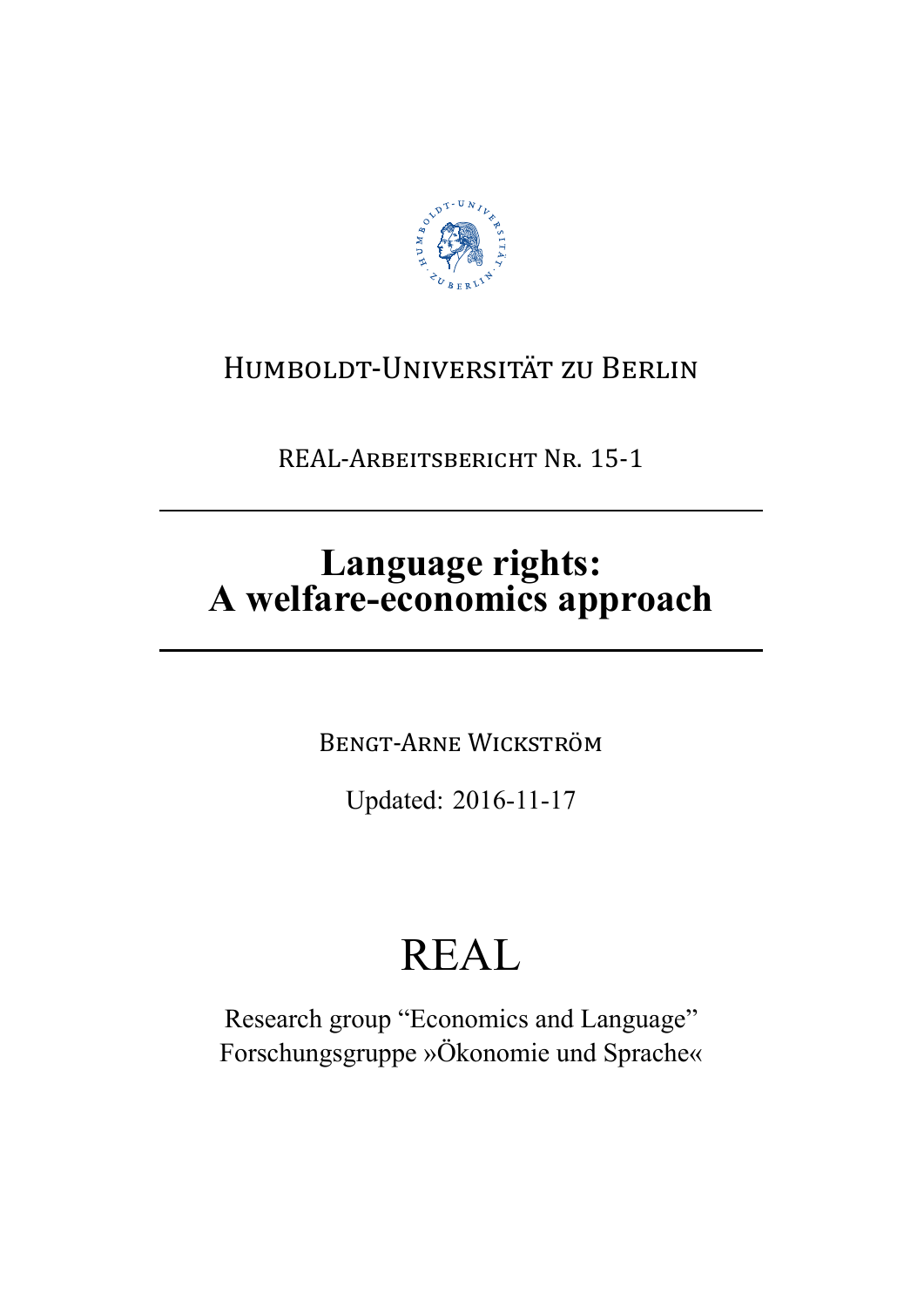## Language rights: A welfare-economics approach<sup>\*</sup>

### **BENGT-ARNE WICKSTRÖM**

Andrássy-Universität Budapest

#### Abstract

Distributions of language rights in multilingual settings are analyzed from a normative viewpoint in this chapter. If the cost structure of providing rights is concave in the number of beneficiaries, then a critical-mass criterion for the determination of an optimal rights structure results. It is further shown that an efficiency analysis based on a 'naive' cost-benefit calculation has to be augmented in various ways if rights influence the status of a language, which in turn influences the preferences for language rights. Also the intergenerational transfer of language repertoires to the next generation leads to an endogeneity of preferences. The endogeneity of preferences in turn can make the cost-benefit analysis contradictory. In a welfare-maximizing approach, redistribution goals further modify the analysis.

<sup>\*</sup>Part of this work has been carried out during visits to the Research group "Economics and language" in Berlin, which is receiving funding from the European Union's Seventh Framework Program (Project MIME – grant agreement  $613344$ ). This support is gratefully acknowledged.

This essay has been published as:

WICKSTRÖM, BENGT-ARNE (2016). "Language rights: A welfare-economics approach". In: The Palgrave handbook of economics and language. Edited by VICTOR A. GINSBURGH and SHLOMO WEBER. Houndmills: Palgrave Macmillan. Chapter 22: 659-688.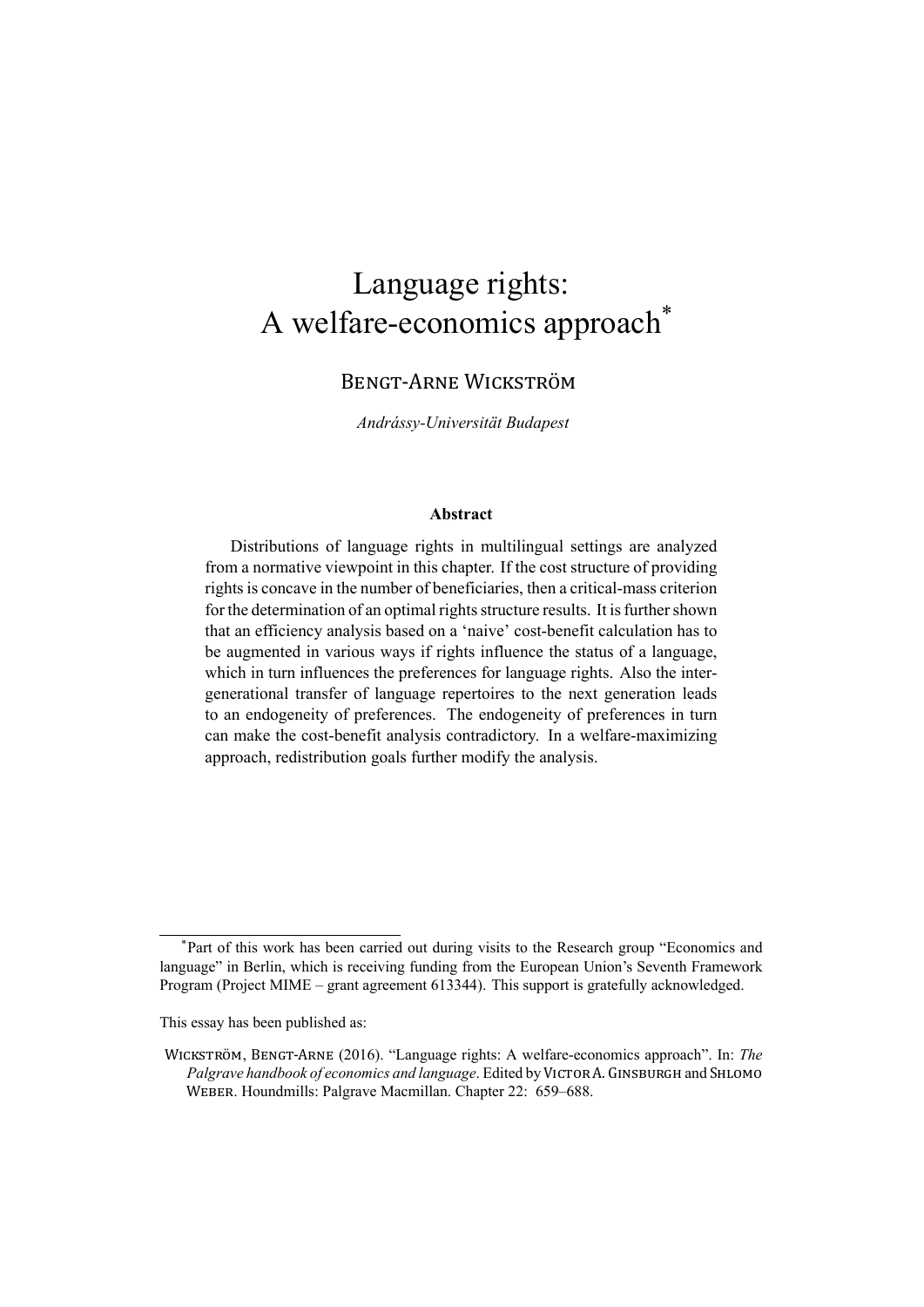#### **1 INTRODUCTION**

Different normative approaches to status and acquisition planning and language rights have been analyzed by a number of scholars from the point of view of law, political science, philosophy, sociology, and economics.<sup>1</sup> In this essay, though we present a stringent analytic approach based on welfare-economics theory, it does not mean that we are rejecting other approaches. On the contrary, language rights is such a multifaceted phenomenon that many approach[e](#page-2-0)s are indeed needed, and they can fertilize one another, laying bare the weak points of one or another point of view.

#### **1.1 ECONOMICS ANALYSIS**

What distinguishes an economics analysis is first and foremost what is known as methodological individualism. That is, individual preferences and individual behaviors are cornerstones of societal phenomena analysis. Individual behavior is taken as the smallest building block of society and can be aggregated to describe collective behavior. This holds true for both a descriptive, positive analysis and for a prescriptive, normative analysis.

Subjective, individual evaluations serve as the basis for societal evaluations. Applying this, however, we encounter several problems, especially in the discussion of distributional issues. There is a wealth of literature discussing problems of preference aggregation.<sup>2</sup> Although allocation efficiency and Pareto efficiency are well-defined, applying them to, for instance, cost-benefit analysis is not without methodological problems. This is especially due to income effects, the so-called Scitovsky paradox, wh[ic](#page-2-1)h in many cases leads to path dependencies.<sup>3</sup> Another practical problem is how to observe and measure individual evaluations. In a market, these subjective evaluations will be reflected in observed demand (and supply) b[e](#page-2-2)havior and equilibrium prices.<sup>4</sup> In the absence of a market, the issue becomes much more difficult, and the revelation of individual preferences is associated with many incentive problems. For the purpose of this chapter, we will ignore these lat-

<sup>1</sup> A good overview of the current dis[cu](#page-2-3)ssion can, for instance, be found in the volume *Language Rights and Political Theory* edited by KYMLICKA and PATTEN (2003) or, from a political-science perspective, in a recent special issue of *Language Policy*; see especially the introduction by PELED, IVES, and RICENTO (2014).

<span id="page-2-0"></span><sup>&</sup>lt;sup>2</sup> This is not the place to review such literature, which goes back as far as the French Revolution and proceeds through the modern revival associated with the work of scholars like ARROW (1951).

 $3$  For the original contribution, see SCITOVSZKY (1941).

<span id="page-2-3"></span><span id="page-2-2"></span><span id="page-2-1"></span><sup>&</sup>lt;sup>4</sup> Individuals with a free choice of what to consume will compare their subjective evaluation of the value of a good with its market price. They will only purchase a good with a price that is lower than the subjective value attributed to the good. Hence, through their behavior in the market, individuals reveal their preferences for the good in question.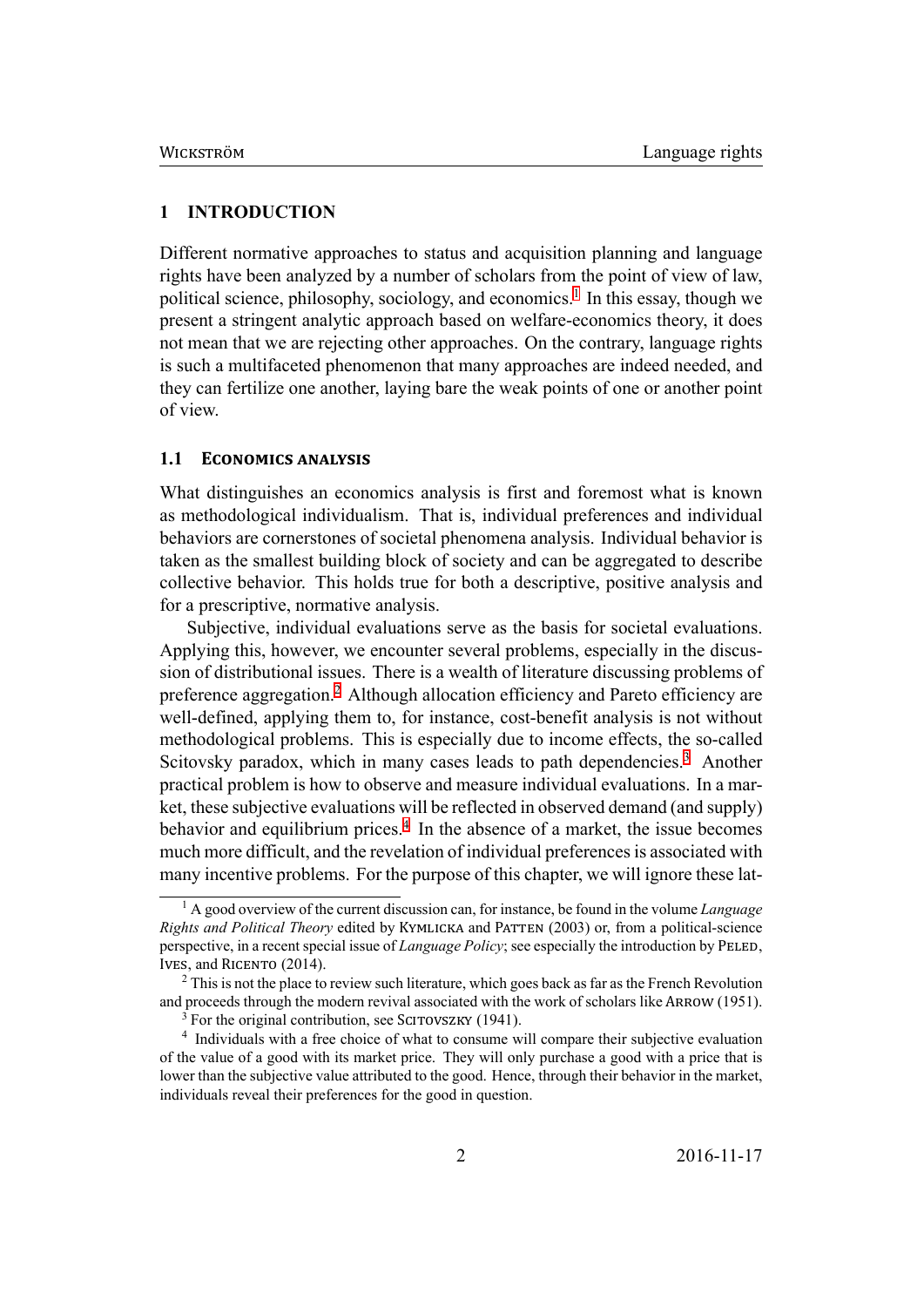ter difficulties.<sup>5</sup>

Efficiency analysis as a rule takes preferences and behavioral patterns as given stationary characteristics defining individuals. When it comes to individual preferences for lang[ua](#page-3-0)ge use, this is not a simple matter. Even in the short run, one might not be justified in treating the linguistic preferences of individuals as constant and given. The language repertory and, hence, the preferences of young individuals are determined by their surroundings. These surroundings can change over the lifetime of the individual as a result of language policy, among other things. In other words, the changing linguistic environment might affect the individual preferences for language use and individual preferences are not static. Consequently the basis of the evaluation is no longer exogenous. In the treatment of several generations, this problem becomes more important. Even if individual preferences were to be static over the lifetime of the individual, the preferences of new young individuals would be formed at least partially by their surroundings when they enter society. If these surroundings were to change with time, each new cohort would have different preferences, and the distribution of preferences would change over time. This could lead to path dependencies and multiple solutions.<sup>6</sup>

#### **1.2 METHODOLOGICAL OVERVIEW**

In this chapter, traditional welfare analysis will be made opera[ti](#page-3-1)onal by costbenefit analysis modified to fit the special character of language rights. We will also discuss distributional implications, taking the normative basis for the comparison of individual welfare to be exogenous in the form of preferences of an imaginary planner; see below.

There are a number of investigations based on cost-benefit reasoning. POOL  $(1991)$  or Lo JACOMO  $(1989)$ , for instance, address the question of learning or translation costs due to, among other things, status planning. Ginsburgh and Weber and various coauthors compare the disenfranchisement effect on speakers of different unofficial languages under various status-planning regimes in the European Union with associated administrative costs.<sup>7</sup> Generally, these contributions do not attempt to model the value individuals attribute to language rights in any detail, a central point in this essay.

<sup>&</sup>lt;sup>5</sup> T[h](#page-3-2)is is an empirical measurement problem without importance for our normative analysis.

 $6$  This is discussed in WICKSTRÖM (2013).

<span id="page-3-2"></span><span id="page-3-1"></span><span id="page-3-0"></span> $^7$  See, for instance, FIDRMUC and GINSBURGH (2007), GINSBURGH, ORTUÑO-ORTÍN, and WE-BER  $(2005)$ , as well as GINSBURGH and WEBER  $(2005)$ . GAZZOLA  $(2006)$  and GAZZOLA  $(2014c)$ also fit into this tradition.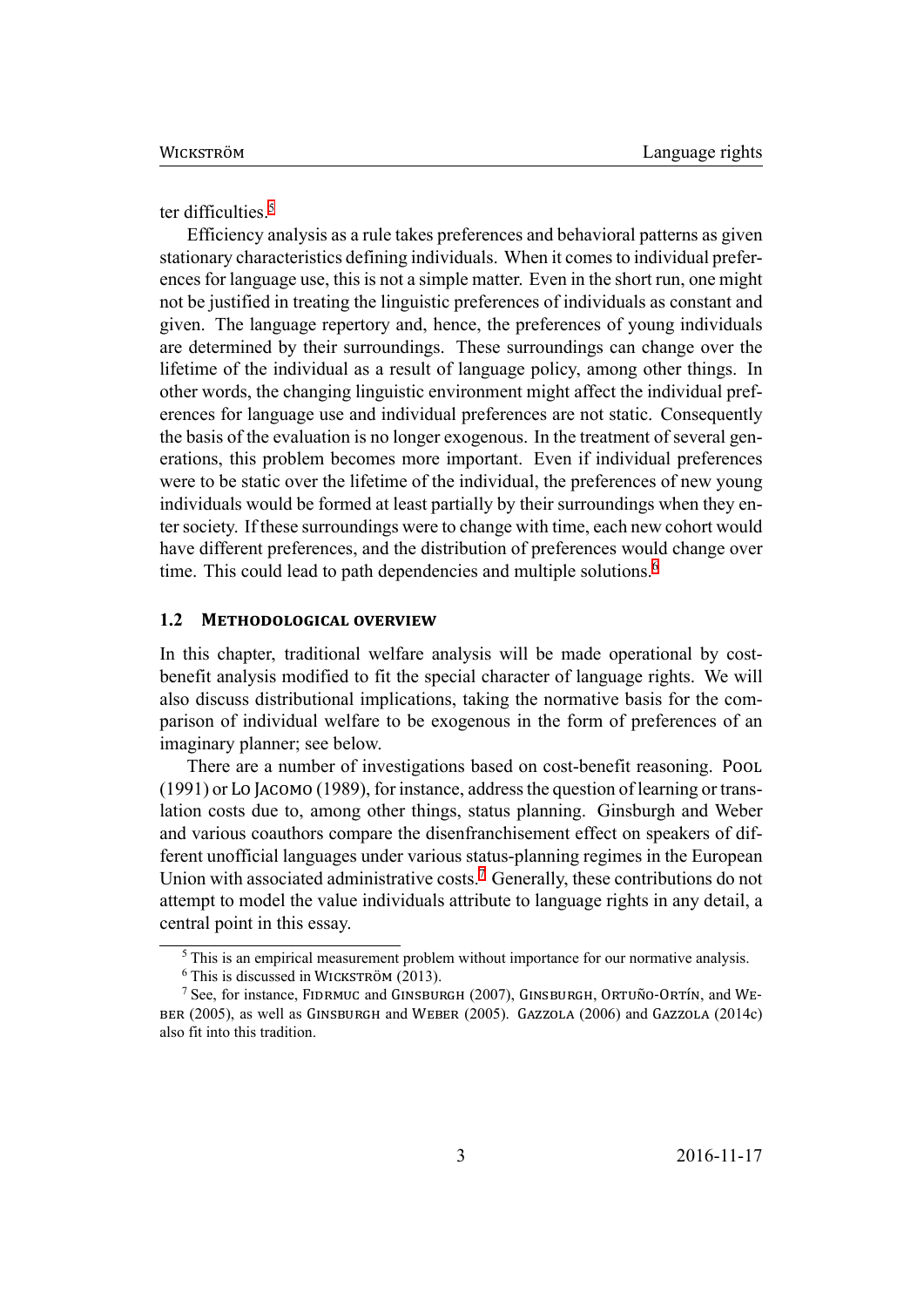#### **1.2.1 Value of language**

Language is certainly the most important means of communication in all human societies. Language is also one of the most important aspects of an individual's personality, as well as of his or her social and cultural identity. These two aspects of language often find themselves in conflict with one another.

The practicality of a language certainly increases with the number of speakers; hence, if only communication counts, it would be efficient to have only one language. Opportunities in the labor market, for example, might be the most important argument for being socialized into the majority language of a country. However, being a speaker of a minority language does not exclude a working knowledge of another dominant one. Hence, this argument might not be as strong as one might think at first. $8$ 

Balancing this tendency is the desire of many individuals to preserve their language as a marker of identity. In a static perspective, language, like talents and other personal cha[ra](#page-4-0)cteristics, can be seen as part of the definition, or initial endowment, of an individual. In a dynamic setting, however, the situation is slightly more complex, as noted above. We can here distinguish between changes within a generation and between generations.

Individuals can over their lifespans alter their language or acquire additional idioms. However, the more important aspect is the change between generations. All new-born individuals are endowed with their own characteristics, defining them as individuals. These characteristics are, at least partially, determined by the preferences of the previous generation as well as the linguistic environment the individual is born into. The normative evaluation of this environment is also determined by the preferences of the individuals of the previous two generations.<sup>9</sup> The preferences transmitted to the new cohorts have a direct effect on the aggregated distribution of preferences during the lifetime of individuals of the parental generation and, hence, on the determinants of the welfare analysis during their lif[et](#page-4-1)ime. But they also influence the composition of preferences of subsequent generations. That is, the language policy at any given time influences the composition of preferences at subsequent times, thereby causing various path dependencies.<sup>10</sup>

 $8$  DRINKWATER and O'LEARY (1997) and RENDON (2007) provide some evidence that being a minority speaker might not be a disadvantage at all.

<sup>9</sup> For the sake of simplicity, it is assumed in this essay that only two generations ov[erla](#page-4-2)p at any one time.

<span id="page-4-2"></span><span id="page-4-1"></span><span id="page-4-0"></span><sup>&</sup>lt;sup>10</sup> The general structure of our analysis is also supported by the observed fact that drastic changes in language use occur between generations, where language shift typically happens over three consecutive generations: the members of one generation are monolingual, their children grow up bilingual and their grandchildren are monolingual in the second language.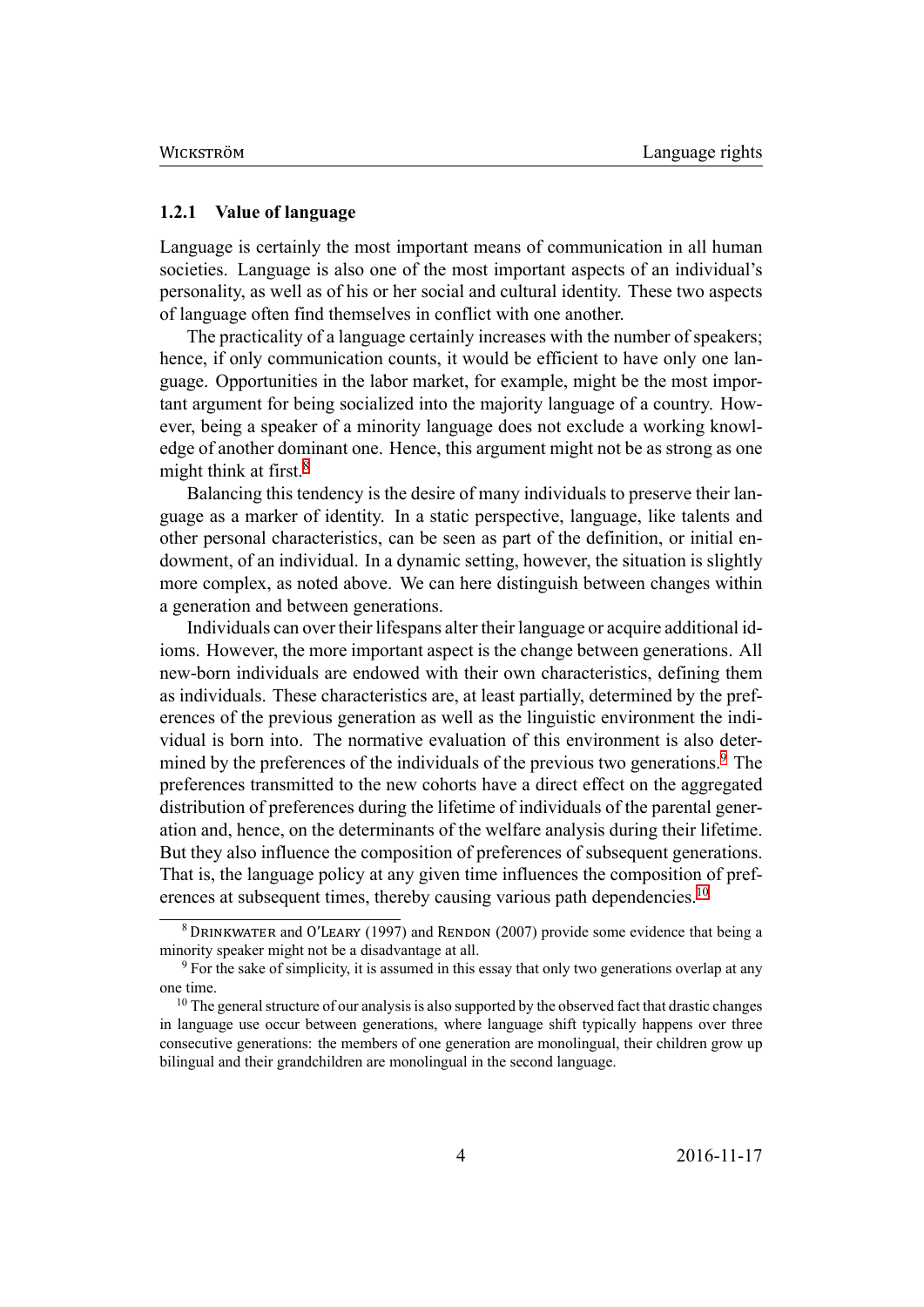#### **1.2.2 Status**

The survival of a language – its implantation in the next generation – depends on many factors, one of which is its status in society. This status is influenced by, among other things, the possibility of using the language in various social arenas. Status planning is concerned with the issue of defining the official status of languages. This can be made operational in defining the legal rights of speakers of a certain language in different domains. Such domains typically include various public offices, public education at different levels, public information such as street names or law and regulation texts.

Whether a language receives official status in any specific domain or not is very often a political issue, and it is an instrument that can be used by those in power – be it a dominant majority or a political elite – to control and exploit those who are weak.<sup>11</sup> An analysis of these aspects is closely related to rent-seeking and political, social and economic power. These are questions analyzed in, among other disciplines, positive economics and will not be further treated in this essay.<sup>12</sup>

#### **1.2.3 Normative basis**

Our goal is to search for acceptable allocations of rights according to a certa[in](#page-5-0) ethical criterion. The choice of rights for minorities can, for instance, be based on the equivalence principle, where (potential) Pareto improvements on some initial situation are looked for, or the desired allocation of rights may be governed by maximization of some (paternalistic) welfare function. The first approach is basically a cost-benefit analysis. A crucial assumption here is the definition of the point of reference, the *status quo*. Different choices can lead to different conclusions. We discuss this in some detail in WICKSTRÖM (2007).

A welfare function is seen as a representation of the preferences of a social planner, which gives the problem a consistent frame within which the analysis can be carried out. Individual utility functions are seen as functions of the incomes of

 $11$  The administrative division can also be used to reduce the influence of an ethnic minority. Compare the situation in Slovakia, where there is a large ethnic and linguistic Hungarian minority living on the north shore of the Danube. The arrangement of the districts (okresy), mostly extending from the Danube far into the north, however, is such that there are only two (of eleven) districts bordering the Danube with a Hungarian majority (Komárno/Komárom and Dunajská Streda/ Dunaszerdahely). A minor rearrangement of the eleven districts with five or six southern and five or six northern ones would create southern districts with a clear Hungarian majority and would in no other respect alter the administrative structure. Similarly, a southern region (kraj) with a large ethnic Hungarian majority could be set up. This would be in accordance with the economic theory of federalismus (see BOADWAY and SHAH (2009)) and, of course, considerably increase the status of the large Hungarian minority.

<span id="page-5-0"></span><sup>&</sup>lt;sup>12</sup> See, however, the chapter by Uriarte Ayo in this volume for an analysis of language rights from the point of view of positive economics.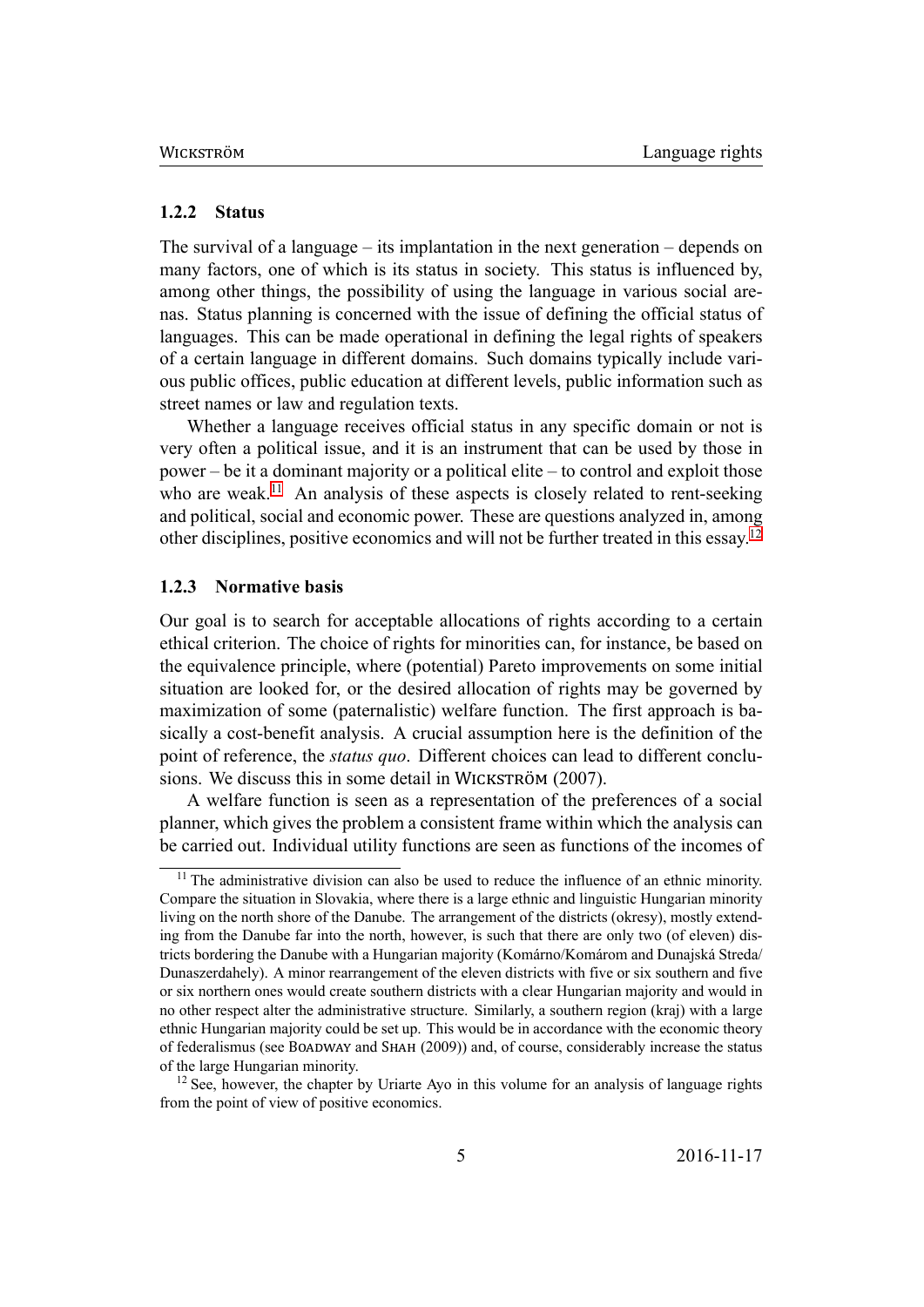the individuals.<sup>13</sup> The welfare function is in turn an increasing function in these individual utilities.<sup>14</sup> The social planner's preferences for redistribution are represented by the marginal welfare changes due to small (real or implicit) income change for the [va](#page-6-0)rious individuals.<sup>15</sup>

In the discussi[on](#page-6-1) of distributional aspects of language planning, we primarily discuss how the desire to redistribute alters the simple cost-benefit analysis. Although dynamic effects are con[sid](#page-6-2)ered, we do not undertake a dynamic analysis but consider only the long-run steady states of welfare which we compare for different allocations of language rights.

In comparison to a traditional welfare-optimizing analysis, there are, hence, some added considerations that alter the analysis in different ways. First, we deal with discrete changes, which imply that there are discrete jumps in implicit incomes and hence in the marginal evaluations of the social value of income redistribution. Second, individual preferences can be endogenous. Third, there are also long-run endogenous dynamic effects altering the composition and distribution of individual preferences of the population.

#### **1.3** A VADEMECUM THROUGH THE REST OF THE CHAPTER

In order to make the analysis tractable, we need limit the scope of the analysis and introduce a certain amount of formal modeling. This is done in Section 2. Here the basic concepts are introduced, and the three main variables in our costbenefit analysis are formally defined: the individual propensities to pay, the costs of different allocations of language rights, and the preferences of the social plann[er](#page-7-0). We set up and analyze a benchmark case, which is used as the reference point in further analysis. One robust result emerging from the benchmark case is that the absolute (and not the relative) size of a minority should be an input into the decision criterion for introducing minority-language rights.

In Sections 2.8 and 3, we argue that the benchmark case has to be augmented if the cost-benefit approach should be used as a policy tool and that in some cases the welfare analysis actually fails to produce clear recommendations. Section 2.8 analyzes the co[nseq](#page-14-0)uen[ce](#page-19-0)s of individual preferences being endogenous. We show that this leads to different external effects which have to be incorporated into the cost-benefit calculations, and that in many cases these externalities producec[on-](#page-14-0)

<sup>&</sup>lt;sup>13</sup> More precisely, indirect utility functions and implicit incomes.

<sup>&</sup>lt;sup>14</sup> That is, it is Paretian.

<span id="page-6-2"></span><span id="page-6-1"></span><span id="page-6-0"></span><sup>&</sup>lt;sup>15</sup> Note that we are not attributing any 'deeper' significance to the welfare function in the sense of social-choice theory. Here it is only a representation of the preferences of a social planner for income (re)distributions. The only axioms implied are that it should respect Pareto efficiency and anonymity (see below). The second axiom simply says that individuals are only characterized by their implicit incomes, and two individuals with the same implicit income are treated identically.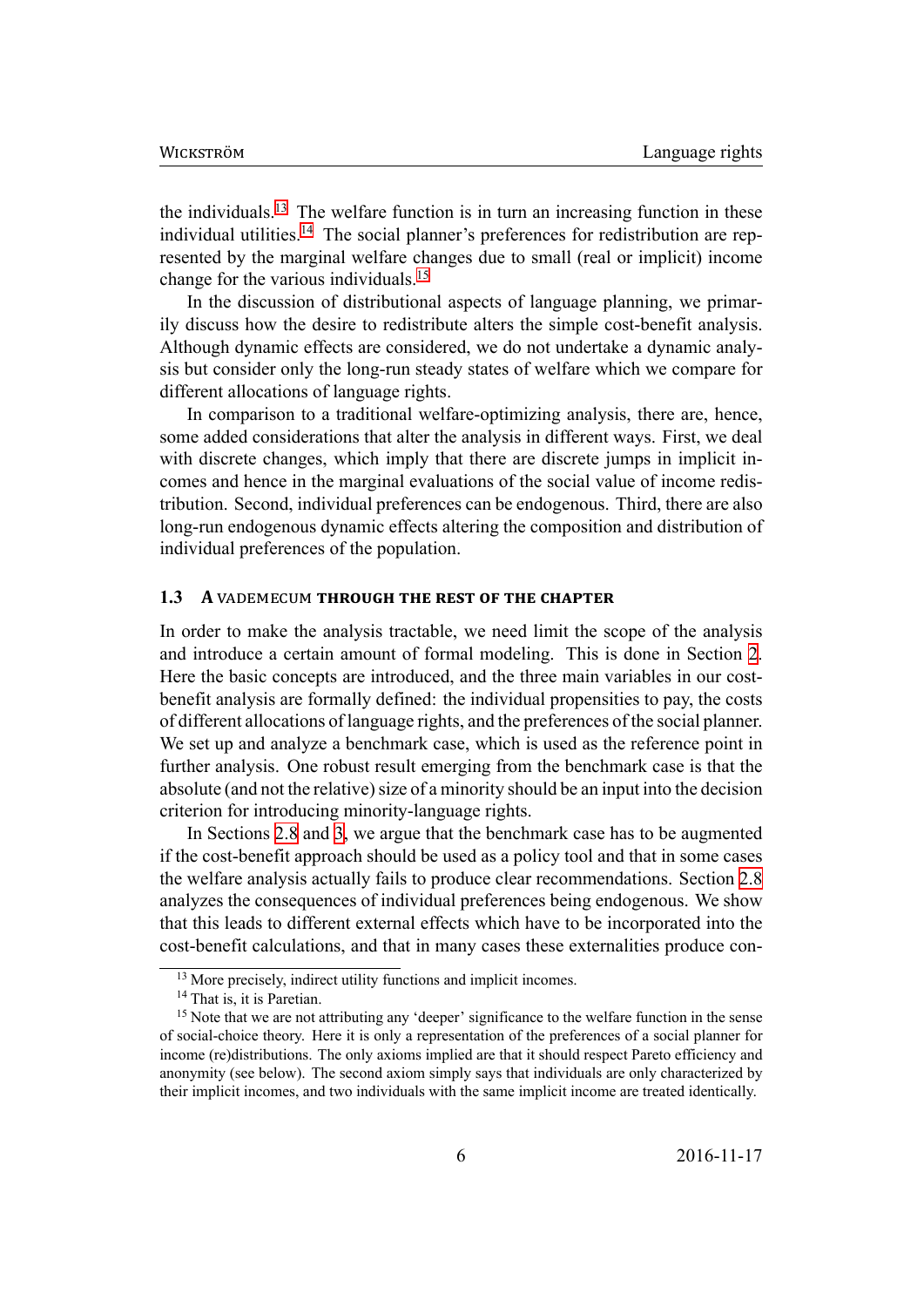tradictory results making the cost-benefit analysis impotent as a tool for policy evaluation. Section 3 looks at the distributional effects of the introduction of language rights. There are distributional effects both between and within language communities and the distributional consequences of language rights are strongly dependent on the d[om](#page-19-0)ain considered.

In the Appendix, the informal verbal discussion in the main part of the chapter is formalized in a more stringent analysis of two language groups and a single language right.

## **2 BASIC MODEL**

<span id="page-7-0"></span>In this section we set up a formal framework and a benchmark model for the analysis of language rights. The basic structure and notation closely follow that of WICKSTRÖM (2013).

#### **2.1 INDIVIDUALS**

Society at time *t* is made up of a set  $N_t^0$  of all individuals born into society at time *t* as well as the set  $N_{t-1}^0$  of all individuals born at time  $t-1$ . That is, an individual lives two periods and the set of individuals alive in period *t* is given by  $N_t := N_t^0 \cup N_{t-1}^0$ . At birth an individual is socialized into a certain language *l*, where the set of all languages under consideration is denoted by *L*. <sup>16</sup> The number of individuals of cohort *t* in language group *l* is written as  $n_t^{l0}$ . Since individuals live for two periods, the number of older individuals alive at time *t* is  $n_{t-1}^{l0}$ . The total number of individuals in group *l* at time *t* is then  $n_t^{l0} + n_{t-1}^{l0} =: n_t^{l}$  $n_t^{l0} + n_{t-1}^{l0} =: n_t^{l}$  $n_t^{l0} + n_{t-1}^{l0} =: n_t^{l}$ .

#### **2.2 LANGUAGE RIGHTS**

The actual use of a language is an individual matter, benefiting the individual using it.<sup>17</sup> Whether a person chooses to use a certain language or not in a given situation

<sup>&</sup>lt;sup>16</sup> For the purpose of this essay, we ignore the fact that individuals can belong to several language groups at the same time. The assumption that each individual is associated with one language si[mp](#page-7-2)lifies the notation considerably and does not detract from the principal points of the analysis.

<span id="page-7-2"></span><span id="page-7-1"></span><sup>&</sup>lt;sup>17</sup> Of course, one person's use of a language might very well affect the well-being of the person she is talking to, or might want to communicate with, producing external effects, be it positive or negative ones. The larger the number of speakers of a language, the greater the potential number of contacts and, hence, the benefit of the language to all persons knowing it. This network externality is central in the analysis of the long-term dynamics and equilibria of language usage as a means of communication. This is analyzed by Uriarte Ayo in this volume, among others, as well as in SELTEN and POOL (1991), CHURCH and KING (1993), GABSZEWICZ, GINSBURGH, and WEBER (2011), and GÜTH, STROBEL, and WICKSTRÖM (1997), who look at the benefits of learning other languages in addition to the mother tongue, and in, for instance, WICKSTRÖM (2005), FERNANDO, VALIJÄRVI, and GOLDSTEIN (2010), PATRIARCA and LEPPÄNEN (2004), or MINETT and WANG (2008), where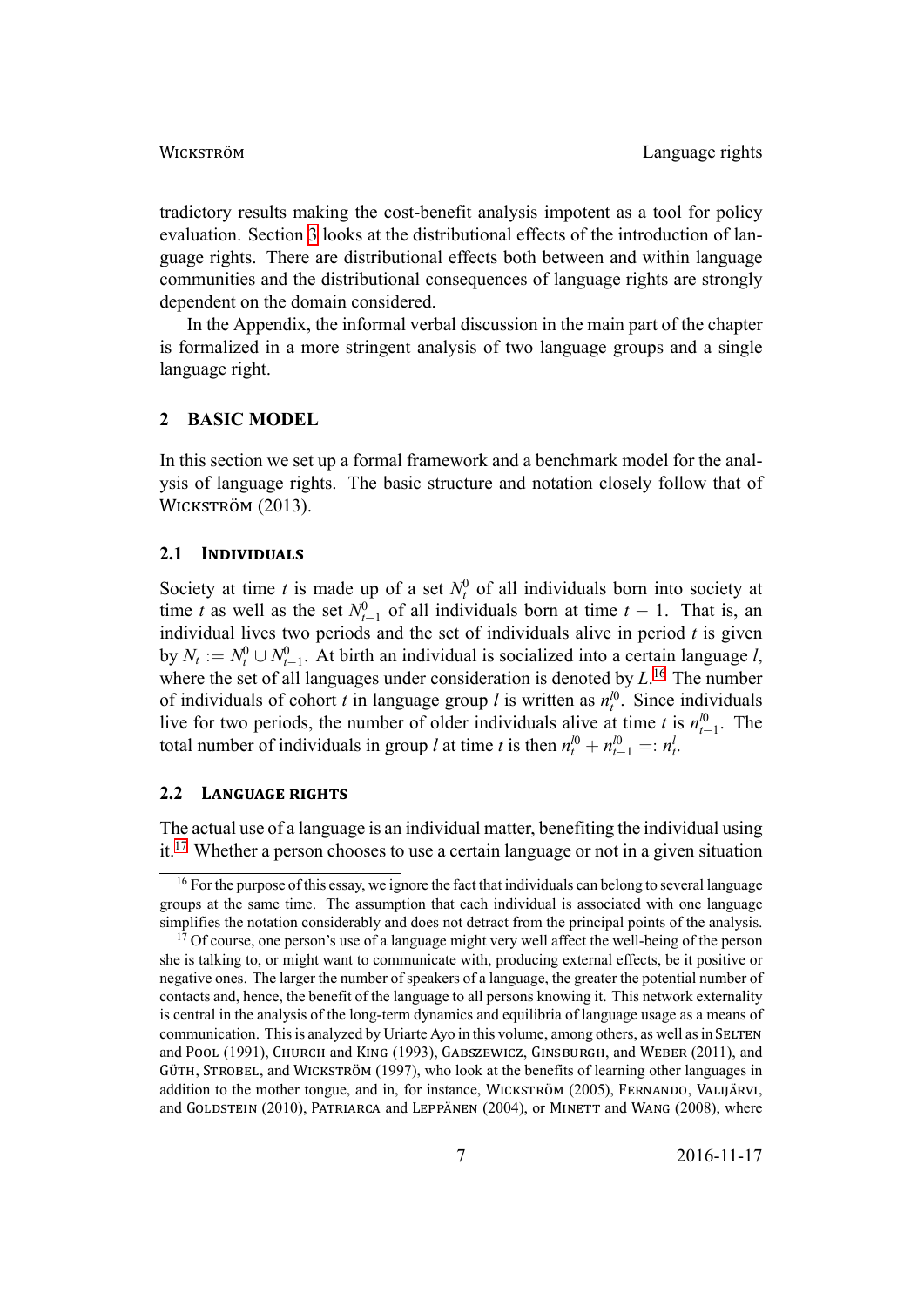will, to a large extent, depend upon the constraints she is facing.

One important constraint is, of course, whether one is understood or not and manages to communicate. This can partially be determined by legal rights, forcing, for instance, public offices to accept the use of certain languages in doing official business. Ignoring associated costs, such rights to communication in a certain language can in principle be made available to all individuals to the same extent. Unlike many other rights, like the right to smoke in public places versus the right to enjoy fresh air at the same location, the right to use a certain language in a given setting is a non-exclusive right that does not exclude the right to use another language in the same setting *per se*: My right to communicate with (and get answers from) a public office in Bislama, say, does not infringe on your right to use Volapük in doing your business with the same office. Here we are focusing on these legal rights and not on the many other possibilities for using a language outside of the public sector. In a comprehensive analysis of language rights and justice, these aspects would have to be taken into account.<sup>18</sup>

Let the set of legally defined domains be *D*. The set of rights in effect at time *t* is a matrix *r<sup>t</sup>* of zeroes and ones. The right to use language *l* in domain *d* in period *t* is then w[r](#page-8-0)itten as  $r_t^{ld} = 1$  and the denial of that right as  $r_t^{ld} = 0$ . Such a matrix defines a language regime, specifying which languages are accorded legal rights in which domains.<sup>19</sup>

Often, for practical or other reasons, not all possible allocations of rights are considered, but only certain subsets. Some domains are combined and different categories are def[ine](#page-8-1)d. For instance, the category 'official status domains' might include important documents and symbolic uses, such as street names. The category 'working-language domains' would include negotiations and certain meet-

the possibilities of the survival of communities of speakers of minority languages are analyzed. The present analysis treats this external property of language usage as part of the set of exogenous constraints facing the individual and is, hence, a possible factor influencing its propensity to pay for a certain language right.

 $18$  For more general analyses in this direction, the reader is referred to KYMLICKA and PATTEN  $(2003)$  or PATTEN  $(2009)$  and the references therein. For a more formal analysis, see also VAN PARIJS (2002), as well as the contribution of the same author in KYMLICKA and PATTEN (2003). A basic discussion can also be found in WICKSTRÖM (2010).

<span id="page-8-1"></span><span id="page-8-0"></span><sup>&</sup>lt;sup>19</sup> In the European Union, for instance, at the moment 24 languages *l* are accorded rights in such domains *d* as legal documents or the European Parliament. For those languages the *r ld*'s are equal to one at the moment. For some other big languages spoken in the European Union, notably Catalan and Russian, the corresponding  $r^{ld}$ 's are equal to zero. If a four-language regime (English, French, German and Polish, for instance) were to be introduced, for those languages the corresponding *r ld*'s would remain equal to one, whereas for all other languages they would be equal to zero. This describes the idea of language regimes in GINSBURGH and WEBER (2005) and the many subsequent articles by the same authors with various coauthors. The definition of *r* is, however, more general in that it distinguishes various domains, where Ginsburgh and Weber only consider one domain, see below.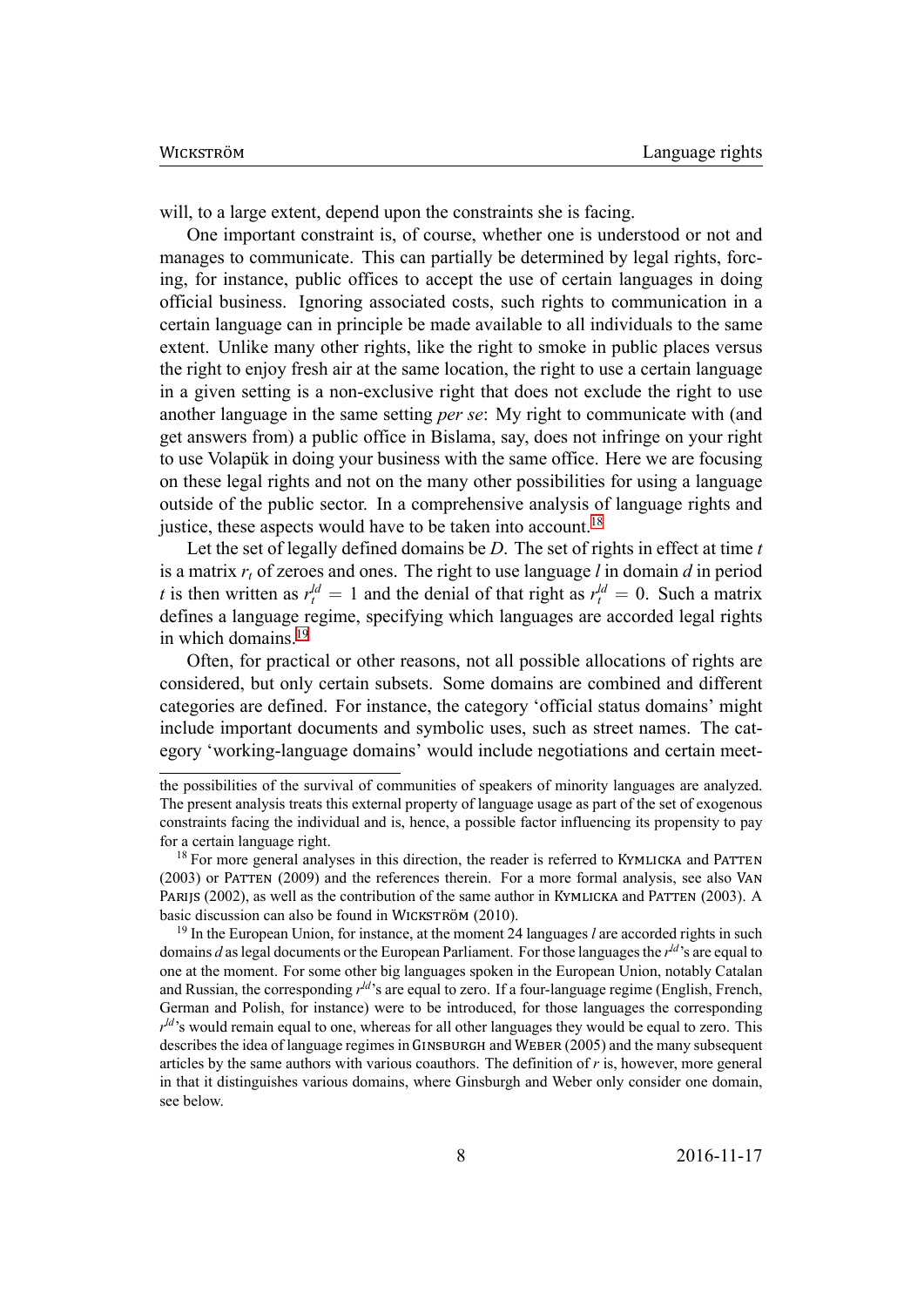ings. The object of analysis is then the allocation of languages to such categories.<sup>20</sup> The fact that in many cases only one category is used – a language either has an official status or it has no status at all – seems unnecessarily restrictive. An optimal system with several categories would improve welfare. If there were no costs [in](#page-9-0) administering a system with very differentiated language rights, the highest degree of differentiation would be optimal.<sup>21</sup> However, due to the administrative costs, the optimal number of categories would be less, but almost certainly greater than one.

#### 2.3 ENDOGENEITY OF PREFERENCES, LANGUAGE STATUS, AND PROPENSITIES **TO PAY**

Preferences are endogenous in two ways. First, by giving their mother tongue(s) to their offspring, members of the parental generation influence the preferences for different language regimes in society by influencing the number of speakers. We model this as (among other things) a function of the status the language enjoys when the parents make their decision. The higher the status of a language, the higher the probability that a member of the following generation will adopt it and have preferences for its use in society. The second way preferences are endogenous is also given by the status of the idiom. In this model, the intensity of a given individual's preferences for giving rights to a language depends on the social status of that language.

By relating the status of a language to the formal rights granted to the use of the language, we introduce a feed-back mechanism into the system.<sup>22</sup> The feedback mechanism introduces path dependencies; thus there is no guarantee that the optimal policy is stable. Indeed, cyclical societal preferences are a possibility; see Section 2.9.1.

The propensity of individual  $i$  to pay for a certain allocation of rights,  $r$ , is written as  $b^i(r)$ . This propensity to pay is, of course, only well-defined in relation to a *stat[us qu](#page-14-1)o*. That is, we normalize the propensities to pay to be equal to zero

<sup>&</sup>lt;sup>20</sup> In the EU and in all EU organs, all 24 languages have an official status, but in many organs the number of working languages is drastically reduced. The European Central Bank has only English as its working language, but all 24 languages are official, as can be seen on the Euro bank notes, where the abbreviation ECB is given in all official languages. Similarly, the Court of Justice uses only French as its working language. One could, hence, imagine a European Parliament with a high number of official languages and a commission with only a few. This corresponds closely to the current practice.

<span id="page-9-0"></span> $21$  This is just an application of Le Chatelier's principle.

 $22$  The structure could easily be adopted to deal with questions related to various forms of education. The members of the parental generation decide on the education given to the members of the next generation, which in turn influences their preferences for educating their children, etc. This process can lead to very different societies in the long run equilibria.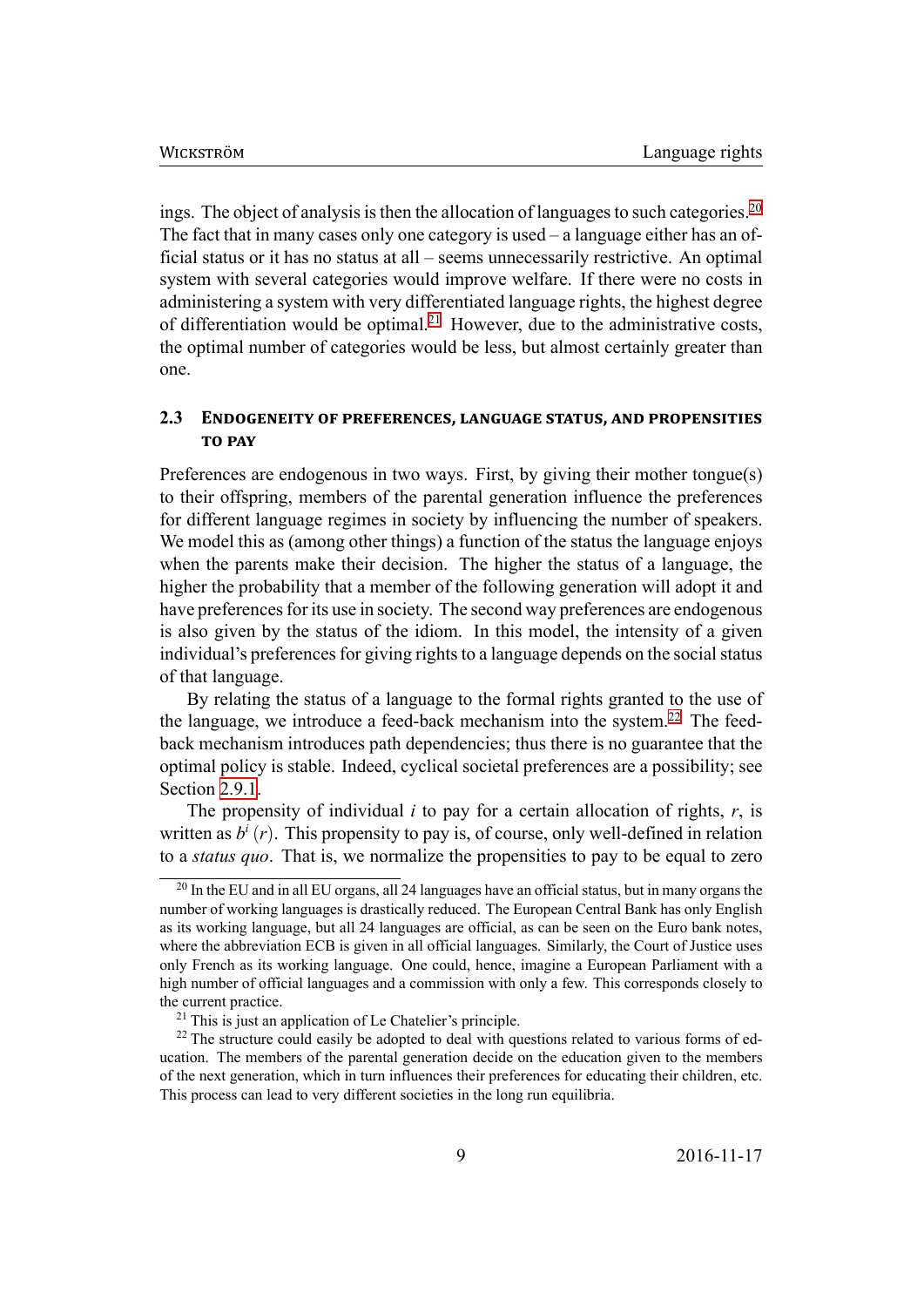at the *status quo*. Two possible polar choices are  $\bar{r} = \mathbb{O}$ , all  $r^{ld}$  are zero, and  $\bar{r} = \mathbb{I}$ , all  $r<sup>ld</sup>$  are equal to one. The first case means that our point of departure is that there are in effect no rights at all and the second signifies that the point of departure is the existence of all possible rights in all domains for all languages.

In the first case, we are born without any individual rights, and all rights have to be bought from society. In the second case, we are all born with all possible rights, and the negation of any right has to be bought from the beneficiaries of that right by the rest of society.<sup>23</sup> For the purposes of this essay, we will assume the former:  $b^i$  ( $\mathbb{O}$ ) is set equal to 0 for all *i*.

A rights allocation – the entitlement to the use of certain languages in certain situations – can for our pur[pos](#page-10-0)es be looked upon as a non-rival good. The 'demand' or propensity to pay for this good will vary according to the individual. The sum of all individual propensities to pay will then give society's total propensity to pay for this specific rights allocation. A difference from the textbook case is that the rights are not continuous, but discrete non-rival goods. Of course, the individual propensity to pay will depend (directly or indirectly) on a number of exogenous factors such as income and prices. The preferences are defined over bundles of individual rights and the availability of other language rights will enter the demand for any specific right to use a certain language. A Swede's propensity to pay for Swedish as an official language, or that of a Pole might depend on the availability of Danish or Czech, respectively, since the corresponding pair of languages are more or less mutually comprehensible.<sup>24</sup> Mutual comprehensability<sup>25</sup> is not the whole story, however, for the identity-defining function of language pulls in other directions.<sup>26</sup>

<span id="page-10-3"></span><sup>26</sup> The importance of emotional attachment to language is reflected in, for example, Wales, where virtually every Welsh-speaker is bilingual in English, too – see, for instance, the statistics cited in GRIN  $(1992)$  – or in the Basque country, where almost all speakers of Basque are bilingual in French or Spanish. Nevertheless, the propensity to pay for an official status for the respective language

<sup>&</sup>lt;sup>23</sup>F[o](#page-10-2)r a further discussion of the choice of *[st](#page-10-1)atus quo* the reader is referred to WICKSTRÖM (2007). The idea set forth in Van Parijs (2011) uses universal rights as a point of departure and then require[s th](#page-10-3)e English speakers to compensate all others for accepting English as *lingua franca*.

<span id="page-10-4"></span><span id="page-10-0"></span><sup>&</sup>lt;sup>24</sup> This point can be partially operationalized as the 'linguistic distance' between languages. See, for instance, the analysis in GINSBURGH, ORTUÑO-ORTÍN, and WEBER (2005), FIDRMUC, GINS-BURGH, and WEBER (2005), or Ginsburgh and Weber in this book.

<span id="page-10-2"></span><span id="page-10-1"></span> $25$  The importance of linguistic distance is not self-evident, however, and depends on language policy. Today young Swedes and Danes tend to interrelate in (American) English, a situation that can only be characterized as absurd by a native Swede getting his basic education in the 1950's. However, this is an externality induced by acquisition planning that almost exclusively concentrates on English, coupled with the strong dominance of a certain popular culture as well as the economic and military power behind the language. A very small effort spent on learning the neighbor language would have a pay-off that by far exceeds the costs, a case where *ex post* optimality does not enter the *ex ante* calculations, due to the reduced practical distance between Swedish or Danish on the one side, and English on the other side, induced by the educational system.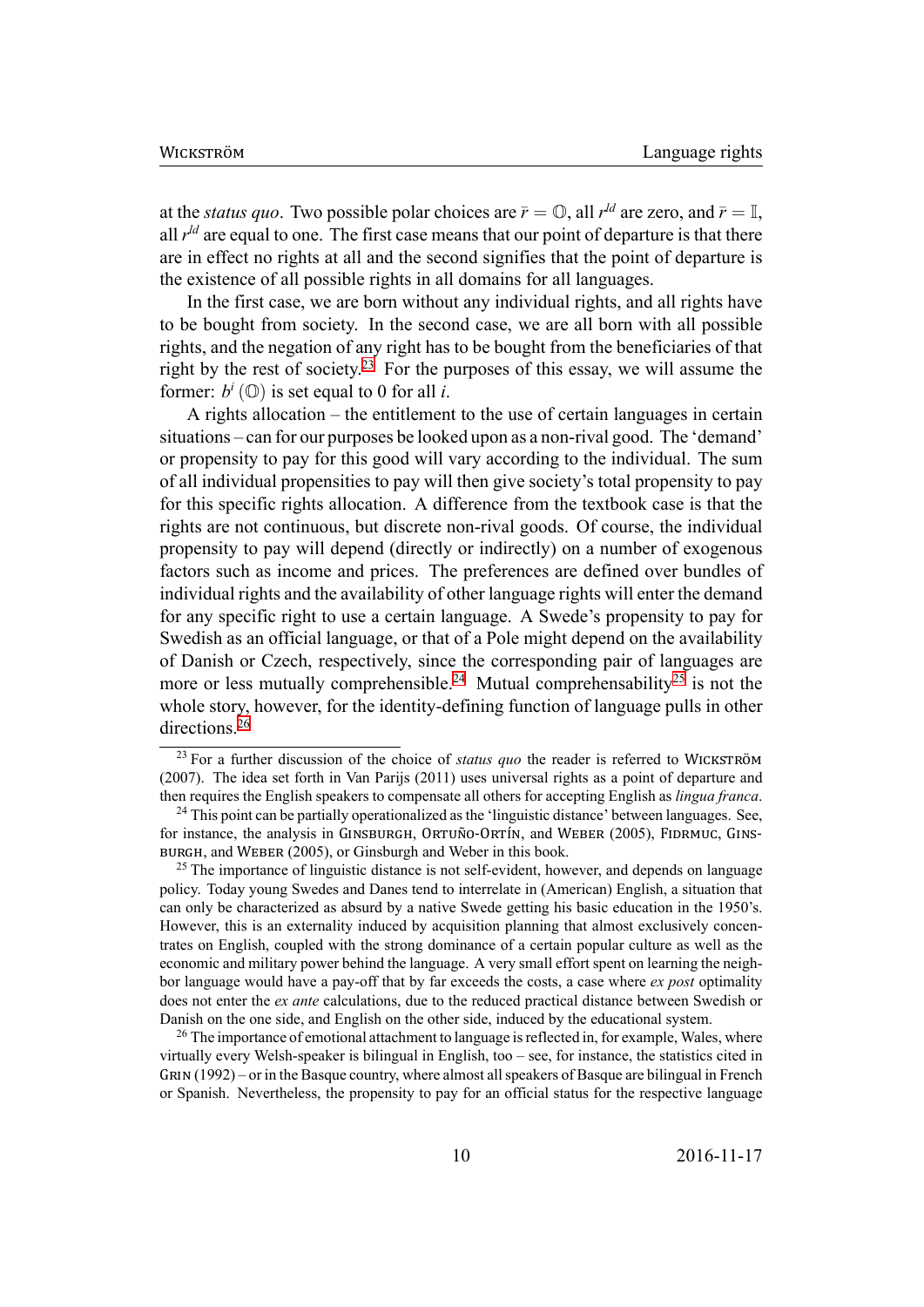#### **2.4 COSTS OF DIFFERENT RIGHTS REGIMES**

Let  $c(r, n)$  be the costs that the realization of the rights allocation *r* causes society in comparison to the *status quo*. The function  $c$  is assumed to be concave in  $n^l$ if  $r^{ld} = 1$  for some  $d^{27}$ . The concavity implies that the cost per beneficiary is decreasing or constant for the linear case.

#### **2.5 COST-BENEFIT ANALYSIS AND EFFICIENCY**

Letting *N* be the relevant set of individuals and suppressing the time index, we denote the aggregated propensity to pay in society for any given rights allocation  $r$  by  $b(r)$ , which is then given by

$$
b(r) = \sum_{i \in N} b^{i}(r).
$$
 (2.1)

This has to be compared to the costs to society of providing these rights. The change in language rights from the *status quo* to *r* is an improvement according to the compensated-variation criterion if

$$
\sum_{i\in N}b^{i}(r)>c(r,n)\,.
$$
\n
$$
(2.2)
$$

By introducing payments (or taxes),  $\theta^i$ , we can reformulate this slightly differently. The sum of the payments exactly covers the costs of introducing the rights if the following equation holds:

<span id="page-11-1"></span>
$$
\sum_{i \in N} \theta^i = c(r, n) \tag{2.3}
$$

If  $\theta$  satisfies equation 2.3, we say that it is in the set  $\Theta^F(r, n)$ . The net benefit to individual *i* of the allocation of rights *r* in comparison to the *status quo* is given by  $\Delta a^i(r, \theta^i) := b^i(r) - \theta^i$ . A necessary and sufficient condition that the allocation be a Pareto improvement [\(or](#page-11-1) Pareto equivalent), is that all ∆*a*'s be non-negative:

<span id="page-11-2"></span>
$$
\Delta a^i (r, \theta^i) \ge 0 \quad \forall i \tag{2.4}
$$

Ignoring distributional aspects, we can define a potential Pareto improvement by

seems to be considerable among its speakers.

<span id="page-11-0"></span><sup>&</sup>lt;sup>27</sup> In the dependency on the number of beneficiaries all possible degrees of economies of scale can occur. Having street signs in a certain language does not depend on the number of speakers at all, involving only fixed costs, whereas the provision of elementary education is more or less proportional to the number of beneficiaries.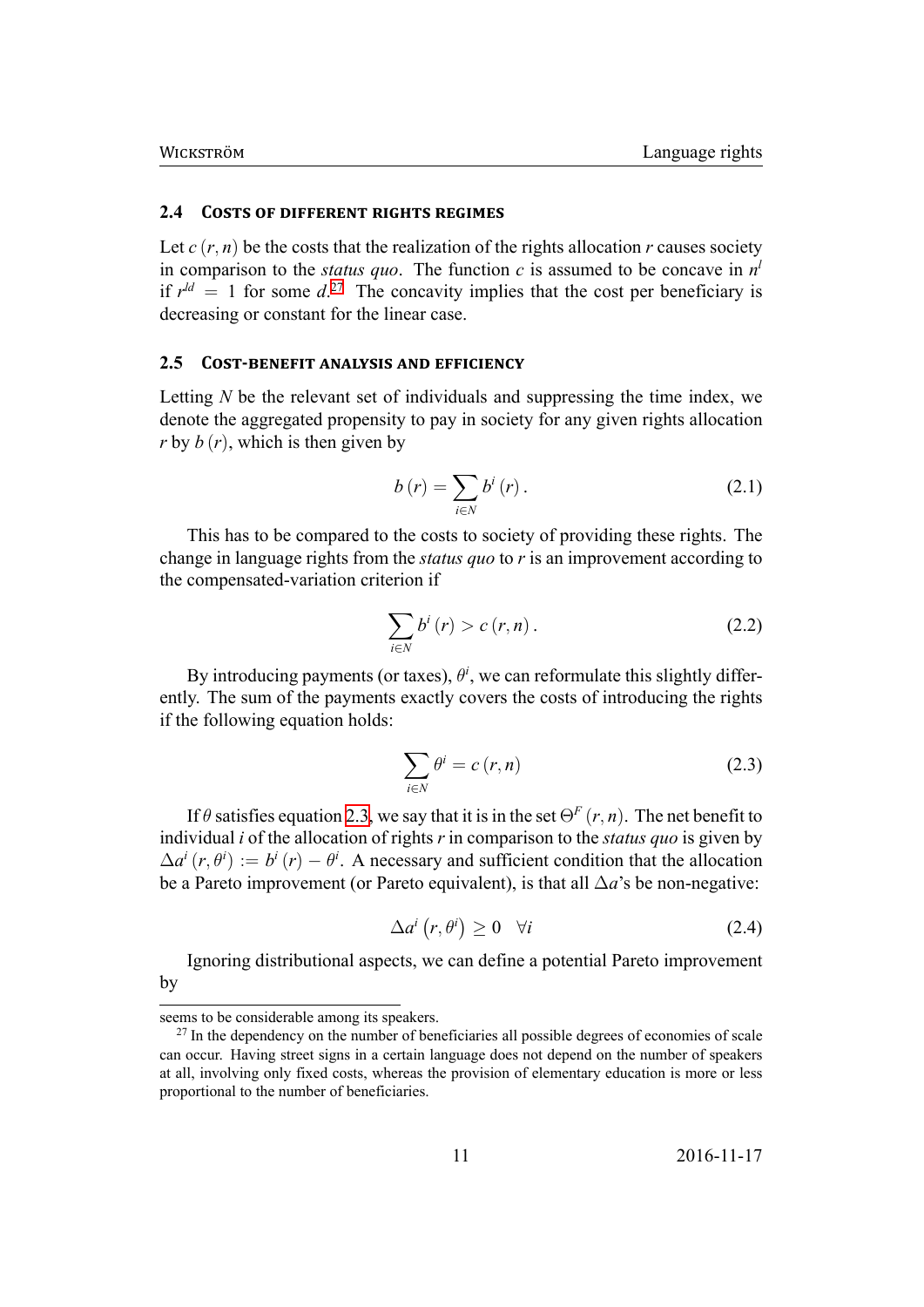$$
\sum_{i\in N} \Delta a^i (r, \theta^i) > 0 \text{ for } \theta \in \Theta^F(r, n). \tag{2.5}
$$

The Pareto-efficient allocations can be found by maximizing the sum of the net benefits over all possible allocations of rights subject to the feasibility constraint  $2.3:$ 

$$
\max_{r} \sum_{i \in N} \Delta a^{i} \left( r, \theta^{i} \right) \text{ for } \theta \in \Theta^{F} \left( r, n \right) \tag{2.6}
$$

The program 2.6 can also be written as

<span id="page-12-1"></span><span id="page-12-0"></span>
$$
\max_{r} \left[ \sum_{i \in N} b^{i} \left( r \right) - c \left( r, n \right) \right]. \tag{2.7}
$$

This is our benchmark case, the 'naive' cost-benefit analysis.

If taxes are flexible, we can find a first-best Pareto-efficient allocation satisfying the solution to 2.6 which is also a Pareto improvement on the *status quo*, satisfying 2.4.

This can be modified in two ways. First, not all tax structures are possible; specifically, the first-[bes](#page-12-0)t case is not institutionally feasible. This necessitates a second-be[st a](#page-11-2)nalysis of the optimal language rights with  $\theta \in \Theta^I(r, n)$ , the set of institutionally feasible taxes. Second, the social planner has preferences over distributions of incomes, postulating trade-offs between efficiency and more egalitarian distributions. The welfare function is more general than the (sum of) net individual benefits, and problem 2.6 becomes a special case of the welfare analysis.

#### **2.6 WELFARE FUNCTION**

We define the (indirect) utility of an individual as a function of its income stream  $a^i$ . In our case, it is given by some exogenous income  $\omega^i$  plus the net benefit of the language rights ∆*a i* :

$$
U^i = u^i \left( \omega^i + \Delta a^i \right) \tag{2.8}
$$

The welfare function is defined as a function of the individual utilities:

$$
W = w\left(U^1, ..., U^n\right) \tag{2.9}
$$

We assume the welfare function to be Paretian, that is, increasing in each  $U^i$ . The change in welfare,  $\Delta W$ , due to a (discrete) change in *a*,  $\Delta a$ , can be written as:

$$
12 \t\t 2016-11-17
$$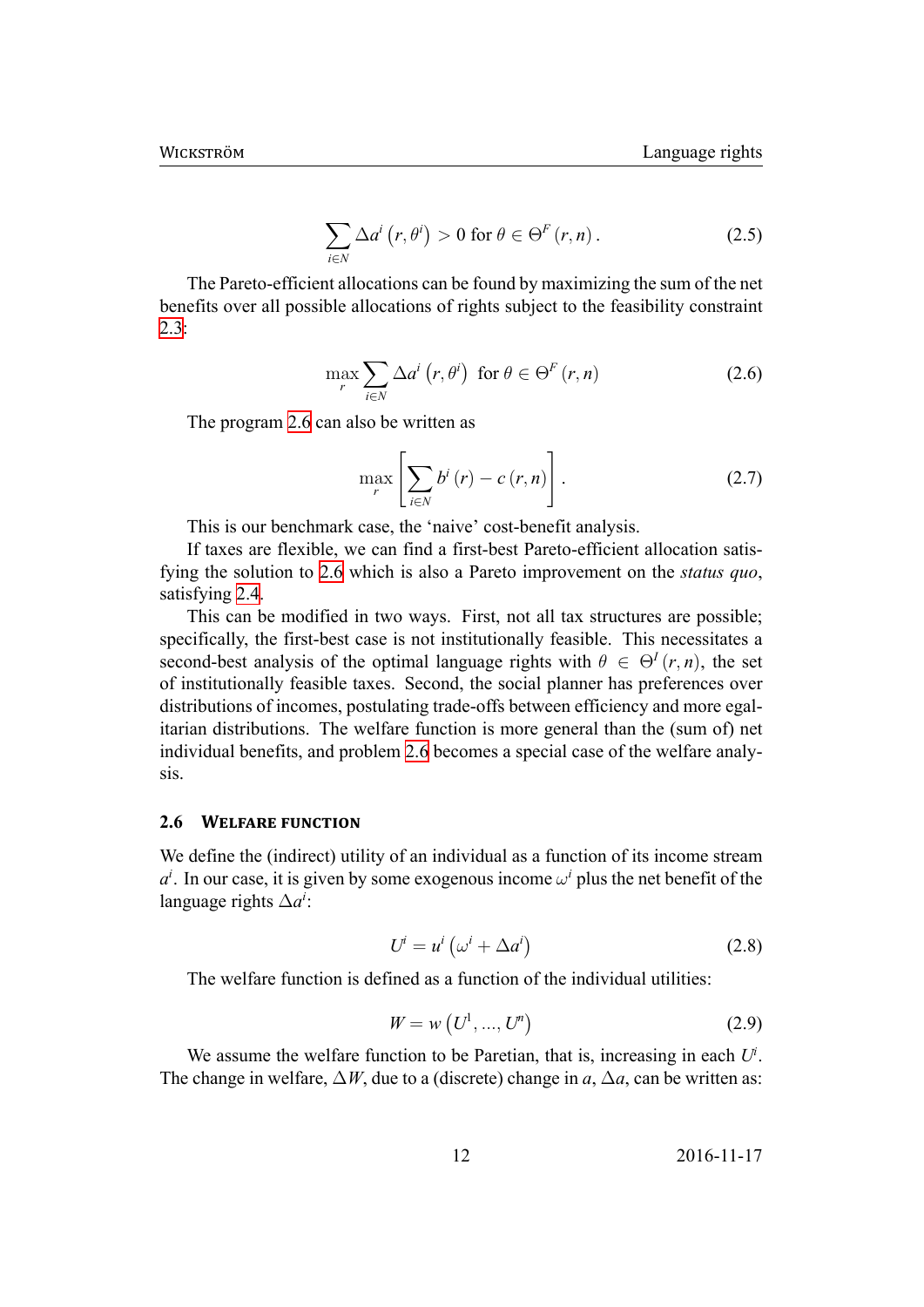$$
\Delta W = \sum_{i} \frac{\Delta w}{\Delta U^{i}} \frac{\Delta u^{i}}{\Delta a^{i}} \Delta a^{i} =: \sum_{i} \beta^{i} \Delta a^{i}
$$
 (2.10)

The parameter  $\beta^i$  is a function of  $\omega^i$  and  $\Delta a^i$  and is the evaluation of the planner of a unit increase in income  $a^i$  when it changes from  $\omega^i$  to  $\omega^i + \Delta a^{i}$ .<sup>28</sup> If the planner is interested in redistribution in favor of the poor,  $\beta^{i}$  is decreasing in both arguments. If the planner is only interested in efficiency, all  $\beta^{i}$  are constant and equal. If the planner treats all individuals anonymously and neutrally, that is, only the implicit income matters, all functions  $\beta^i(\omega^i, \Delta a^i)$  are identical and can be written as  $\beta$  ( $\omega^i$ ,  $\Delta a^i$ ). In this essay, this is the case.

In looking at the long-run changes in  $W$ , we can compare steady states and make a comparative-static analysis of two steady states. A truly dynamic analysis, on the other hand, would have to analyze a stream of values and compare the values at different times under some assumptions on discounting.

#### $2.7$ **OPTIMAL LANGUAGE RIGHTS**

The problem of defining optimal language rights can now be written as:

$$
\max_{r,\theta} \Delta W = \max_{r,\theta} \sum_{i \in N} \beta(\omega^i, \Delta a^i) \Delta a^i, \text{ subject to } \theta \in \Theta^I(r, n) \cap \Theta^F(r, n) \quad (2.11)
$$

If the planner is only interested in efficiency, the  $\beta$ 's are all equal and constant and the problem is reduced to our benchmark case 2.7.

Since the cost function is assumed to be concave in the number of individuals benefiting from a rights allocation, the costs *per capita* decrease in the number of beneficiaries, as already noted above in Section 2.4. Hence, by any rights structure where the average propensities to pay are independent of the number of individuals, we can, independent of the planner's policy preferences, conclude that for every rights allocation there will be a critical number of individuals determining whether the rights should be realized or not. If c is linear in  $n$  (for instance, schools), the critical mass goes from zero to infinite, as the *per capita* propensities for payment increase. Then, a different treatment of different language groups can only be motivated by different *per capita* propensities to pay in the different groups.

<span id="page-13-0"></span><sup>&</sup>lt;sup>28</sup> Of course, in a continuous setting the dependency on  $\Delta a$  disappears and  $\beta$  is just the marginal evaluation of an income increase given a certain income. Because of the discrete nature of the problem analyzed, we will have an 'income' effect on the  $\beta$ 's, since they, in general, are different before and after the change.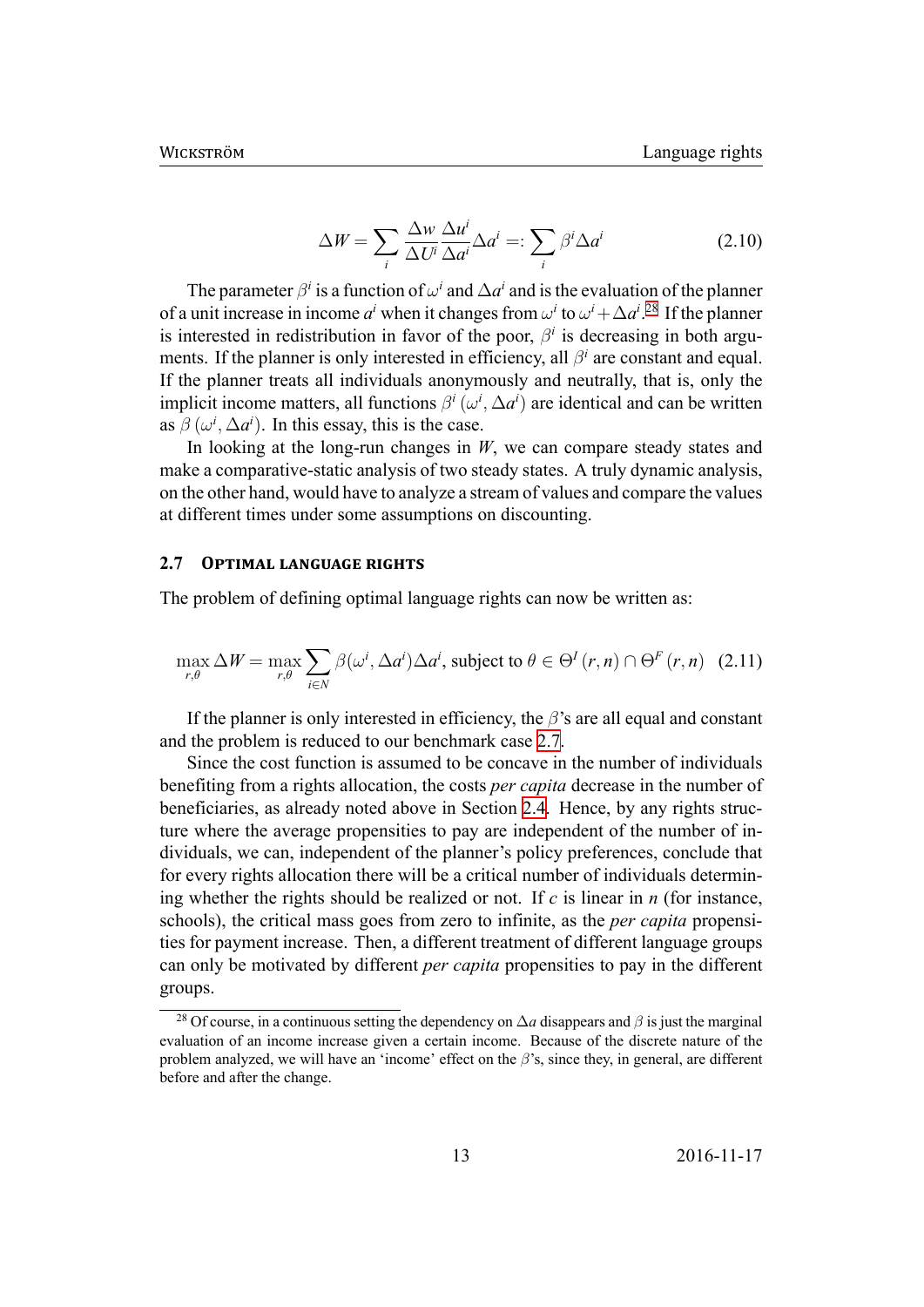## 2.7.0.0.1 *Policy conclusion*

For any rights allocation, the welfare-optimal decision criterion is characterized by a critical mass of beneficiaries. If the number of beneficiaries is below the critical mass, the rights should not be realized; if it is above the critical mass, they should be realized<sup>29</sup>

#### **2.8 MODIFICATIONS DUE TO ENDOGENOUS PREFERENCES**

<span id="page-14-0"></span>There are t[wo](#page-14-2) types of modifications to the 'naive' condition 2.7 to be considered. In the analysis of efficient rights, there are a number of external effects due to the endogeneity of the preferences, which are treated in this section. Additionally there are distributional considerations, which shall be discus[sed](#page-12-1) in Section 3.

## 2.9 CHANGES IN INDIVIDUAL PREFERENCES (STATUS EFFECT)

There is a possible change in the preferences of individual users of a lang[ua](#page-19-0)ge as a result of status changes. This effect simply says that the propensity to pay for rights for the language might be different after a right has been introduced from what it was before the introduction if the implementation of the right increases the status of the language, making the speakers evaluate the rights more positively.<sup>30</sup>

## 2.9.0.0.1 *Policy conclusion*

The introduction of a right for a language *l* in a certain domain carries a po[si](#page-14-3)tive externality if the introduction of the right increases the status of the language, making the users prouder, thereby increasing their propensity to pay. The policy conclusion is that the 'naive' analysis underestimates the efficient extent of language rights and consequently overestimates the size of the critical mass.

<span id="page-14-2"></span><span id="page-14-1"></span><sup>&</sup>lt;sup>29</sup> In reality, the condition for giving rights to minorities is often given as a fraction of the population. In Romania or Slovakia, for instance, the minority has to make up 20% or 15%, respectively, in order to have a claim on certain rights for their language. In Finland, there is a percentage rule (8%), but also a critical-mass criterion of 3000 individuals. Rights are granted if either condition is fulfilled. Both criteria are, of course, easily manipulable through changes in the administrative units; by redrawing borders between administrative units, making them larger, one can often easily remove the basis for the minority rights if the percentage criterion is in effect. This is, of course, not possible with a critical-mass criterion. On the other hand, dividing jurisdictions could reduce the rights in local jurisdictions in the case of the critical-mass criterion. With the division of jurisdictions, using the percentage criterion, at least one part will get a higher percentage of the minority than the original jurisdiction. Based on this discussion, using a territorial principle, one could develop a theory of optimal jurisdictions, which goes beyond this essay, but compare footnote 11.

<span id="page-14-3"></span> $30$  CLOTS-FIGUERAS and MASELLA (2013) provide evidence for such an effect in Catalonia.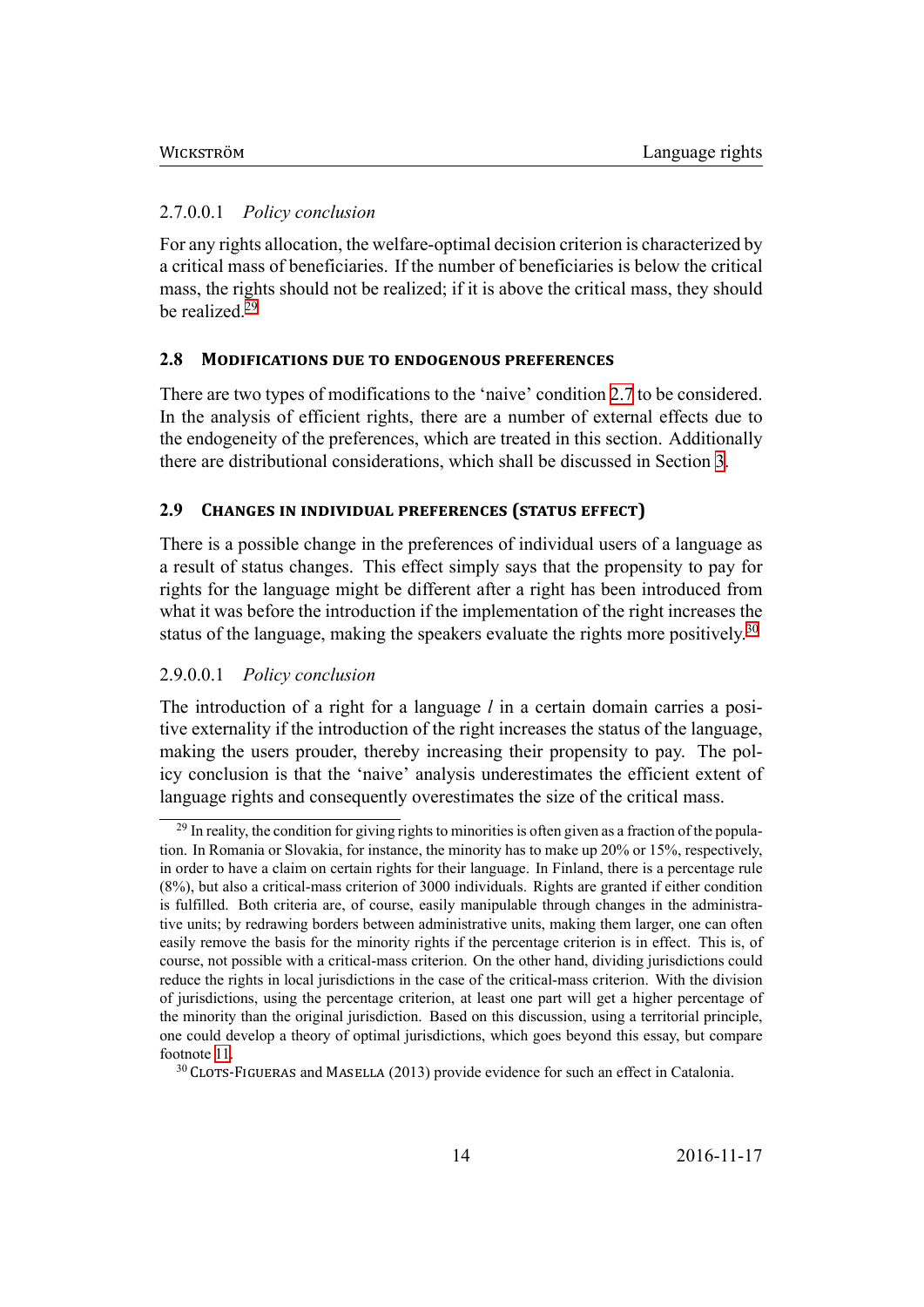#### **2.9.1 A 'paradox'**

The status effect also works in the opposite direction when rights are reduced. A reduction in rights reduces the status of the language and this reduction causes a decline in the propensity to pay for the right. In certain cases, this makes the cost-benefit analysis impotent. We can illustrate this with two simple examples.

Let *r* be an allocation of rights for a minority language and *c* the associated costs. The aggregated propensity to pay for this rights allocation is in *status quo b*<sub>0</sub> and after the rights have been introduced  $b_1$ ,  $b_1 > c > b_0$ . The external effect is  $b_1 - b_0$ . It is clear that since  $b_1 > c > b_0$ , after the introduction of the rights, the cost-benefit allocation gives a positive result; benefits  $b_1$  exceed costs  $c$ . However, we can now ask if it pays to remove this rights allocation. Also here the answer is clear: the cost-benefit analysis concludes that the rights are to be removed. The savings  $c$  exceed the benefits  $b_0$  of having the rights.

This corresponds to the Scitovsky paradox, $31$  whose cause lies in an income effect that causes a change in the propensity to pay by stationary preferences. Due to a change in the environment, the individual senses a change in implicit income and the *ex post* propensity to pay differs from [th](#page-15-0)e *ex ante* one. Here, the effect comes from the presence or absence of certain rights.

The inconclusiveness of the cost-benefit analysis can be more complex, as illustrated in the following. Let there be three possible rights allocations, the *status quo*  $r_0$  as well as  $r_I$  and  $r_I$  with associated costs  $c_I$  and  $c_{II}$ ,  $c_I < c_{II}$ . The second allocation is more extensive than the first one. The propensity to pay for the two allocations is in the *status quo*  $b_I^0$  and  $b_{II}^0$ ,  $c_I < b_I^0 < b_{II}^0 < c_{II}$ . If  $r_I$  is realized, the propensities to pay are  $b_l^1$  and  $b_{ll}^1$  with  $c_l < b_l^1 < c_{ll} < b_{ll}^1$  and  $c_{ll} - c_l < b_{ll}^1 - b_l^1$ . A cycle is also present here since  $r_0$  cannot be compared to  $r_I$  by the argument above. However, if only gradual comparisons are possible, the cost-benefit analysis gives a clear result. It first tells us to choose  $r_I$ , but due to the externality, once  $r_I$  has been chosen, it leads us to choose *rII*.

The basic problem then, is that the cost-benefit analysis cannot handle preference changes in a satisfactory manner. Even without taking the preference externality into account, but evaluating the situation with the preferences at hand, in the first example we have two very different allocations that are both efficient by the given preferences. In the second example, the externality is partially taken into account in a straight-forward manner and we have only one efficient allocation when the evaluation occurs with the preferences at hand.

<span id="page-15-1"></span><span id="page-15-0"></span> $31$  See Scirovszky (1941).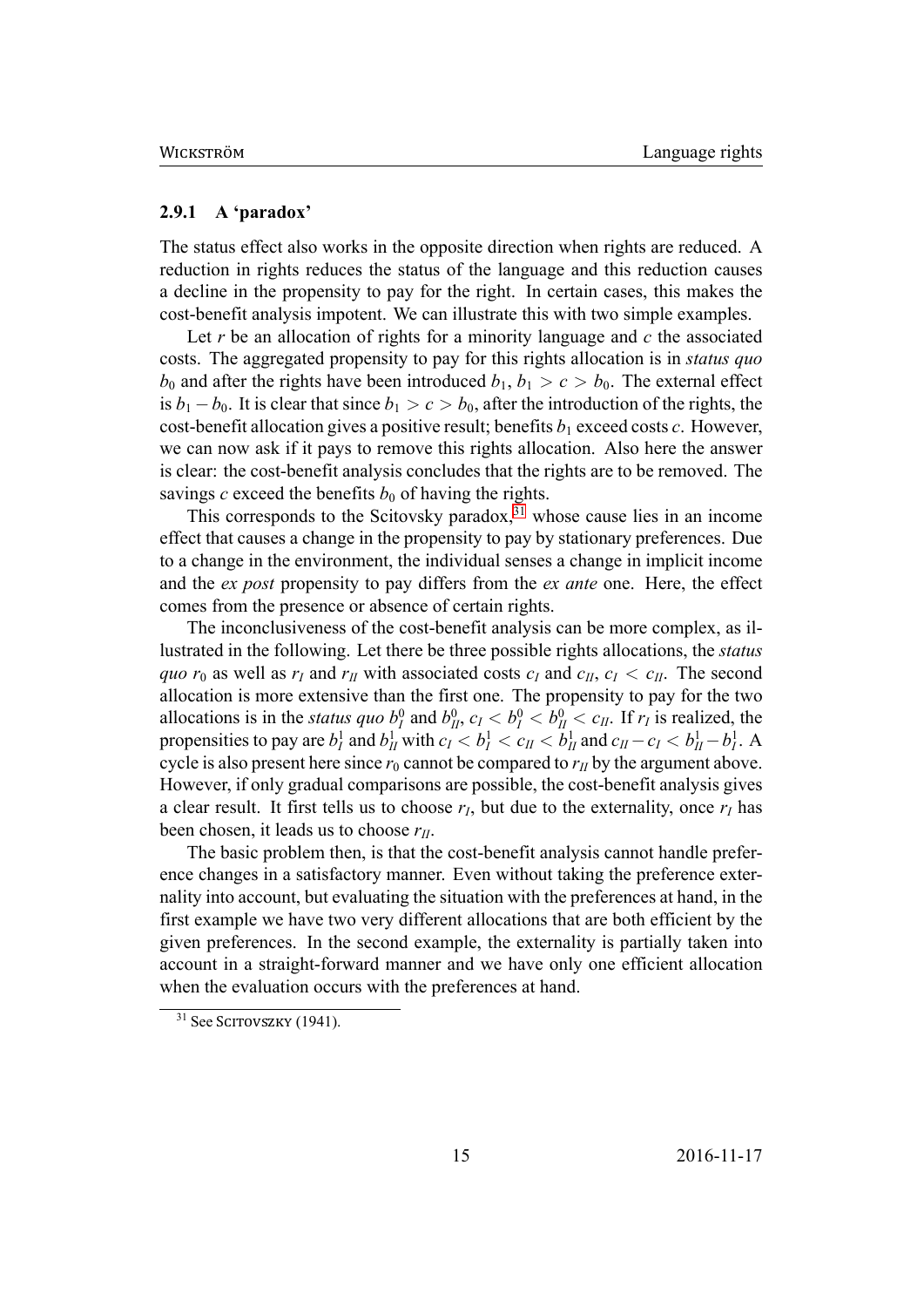#### 2.10 **CHANGES IN THE SIZE OF LANGUAGE GROUPS**

It is assumed that the rights for language  $l$  in effect at period  $t$  influence the status of that language in that period and, hence, the parent generation's choice of language(s) for the next generation, the size of  $n_{i+1}^{(0)}$ .<sup>32</sup> In other words, we assume that parents in bringing up their children, decide to socialize them into their own language or another (majority) language depending, on the one hand, on the status of their own language compared to the alternative language $(s)$  – the emotional, cultural aspect – as well as, on the other hand, the number of speakers – the practical, communicative aspect. Hence, the distribution of the individuals on different language groups, as well as the rights given to the speakers of the various languages will determine the size of the groups in the next cohort.<sup>33</sup> The distribution of the next cohort on the language groups is assumed to be given by a function g, such that

$$
n_{t+1}^{l0} = g^l(r_t, n_t^0), \qquad (2.12)
$$

with  $g^l$  non-decreasing in  $n^{l0}$  and in a further right to language  $l^{34}$ . The language-group dynamics of the population is then given by

$$
\dot{n}_{t+1}^{l0} := n_{t+1}^{l0} - n_t^{l0} = g^l(r_t, n_t^0) - n_t^{l0}.
$$
 (2.14)

<sup>33</sup> Compare CENOZ (2008) who cites statistics showing the use of the Basque language in Spain and France. The policy in Spain is very supportive of Basque and its number of speakers is increasing. In France Basque enjoys fewer rights and the number of speakers is diminishing.

<sup>34</sup> Formally, letting  $\bar{r}_t$  and  $\dot{r}_t$  be some allocations of language rights,

$$
g^{l}\left(\bar{r}_{t}, n_{t}^{0}\right) - g^{l}\left(\mathring{r}_{t}, n_{t}^{0}\right) \ge 0, \text{ if }\begin{cases} \bar{r}_{t}^{md} - \mathring{r}_{t}^{md} = 0 \text{ for all } d \text{ and all } m \ne l \\ \bar{r}_{t}^{ld} - \mathring{r}_{t}^{ld} = 1 \text{ for some } d \end{cases}
$$
\n
$$
0 \le \frac{\partial g^{l}\left(r_{t}, n_{t}^{0}\right)}{\partial n_{t}^{0}} < 1,
$$
\n(2.13)

where  $n_t^0$  is the vector of all  $n_t^{10}$ .

2016-11-17

<span id="page-16-0"></span> $32$  The long-run effects of certain allocations of language rights would be part of the 'emotional' aspect of determining the propensity to pay. The designation of certain languages as 'official' in given domains gives them a higher status, which reduces incentives for following generations to use the unofficial ones, reducing the number of their speakers. This can also lead to a situation of diglossia where the domains of the official language are constantly extended at the expense of unofficial languages. This, in turn, would give the speakers of the official language a head start in life. In the long run, it might even lead to the death of unofficial languages. For a further analysis of this possibility, see ABRAMS and STROGATZ (2003), MINETT and WANG (2008), or WICKSTRÖM  $(2005).$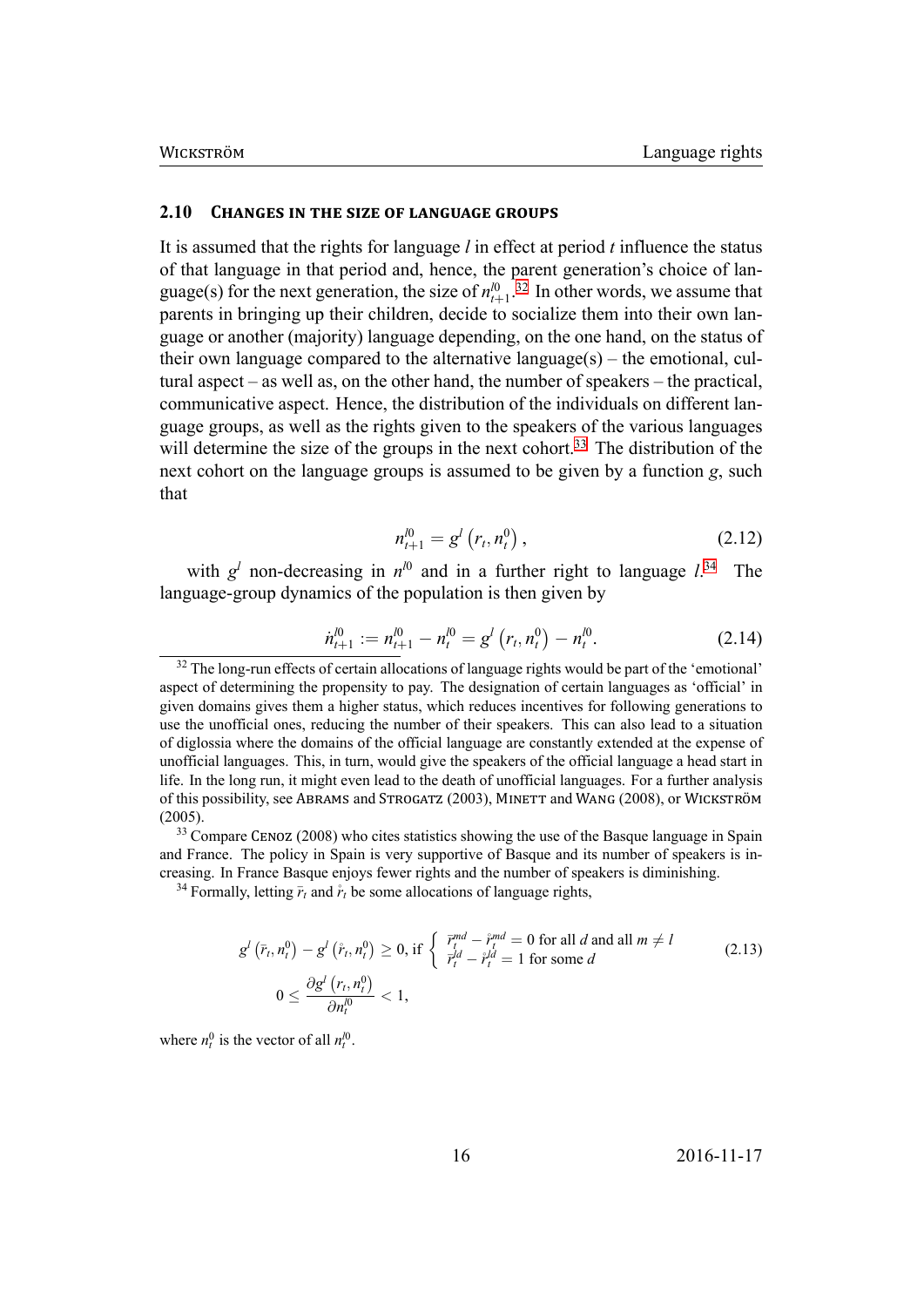#### **2.10.1 Steady state**

By setting  $\dot{n}_{t+1}^{l0} = 0$  for all *l*, we (generally) find different steady-state sizes of the language groups for different allocations of rights in society.<sup>35</sup> The introduction of more extensive rights for one community increases the size of that community. If the total size of the population is constant, the size of other communities will decrease. Since the cost function is concave in *n*, the *per capi[ta](#page-17-0)* costs of language rights in the first community will decrease and increase in the other communities. There is a positive externality in the first community and a negative one in the other communities. If the first community is smaller than the others, the net effect will be an increase in overall *per capita* costs. Hence, in the efficiency analysis the conclusions have to be modified.<sup>36</sup>

Contradictory results similar to those we found in Section 2.9.1 can also occur due to the change in the size of the language communities: Let  $b^0$  and  $b^1$ ,  $b^0 \leq b^1$ , be the average propensity to pay fo[r a](#page-17-1) certain right in its absence (State 0) and presence (State 1), respectively. If  $n^0$  and  $n^1$ ,  $n^0 < n^1$ , are the [steady](#page-14-1)-state sizes of the community in the two states and *c* the cost to society of introducing the right, then we cannot exclude that  $b^0n^0 < c < b^1n^1$ . The first part of the inequality tells us not to introduce the right if it is absent and the second part that the right should not be abolished if it is in effect. In this case, the cost-benefit analysis fails to provide us with a policy recommendation.

#### 2.10.1.0.1 *Policy conclusion*

The introduction of a right for a language *l* in a certain domain carries a positive externality, increasing the aggregated propensity to pay for further rights for that language through an increase in the size of its community. The policy conclusion is that the 'naive' analysis underestimates the efficient extent of language rights and overestimates the size of the critical mass. However, the introduction of a right also carries a negative externality, decreasing the size of the community of nonspeakers of the language in question, thereby increasing the *per capita* costs in that community. The 'naive' analysis overestimates the efficiency of language rights and underestimates the size of the critical mass due to this effect. $37$  The net cost effect of the communities' size changes is negative if the increasing community is

$$
n^{l0}(\bar{r}) = g^l(\bar{r}, n^0(\bar{r})) \ge g^l(\hat{r}, n^0(\hat{r})) = n^{l0}(\hat{r})
$$
\n(2.15)

<span id="page-17-0"></span><sup>36</sup> In general, of course, the concave cost structure is an argument for homogeneous communities, ultimately implying societal unilingualism.

 $35$  Let  $\bar{r}$  and  $\dot{r}$  be two such allocations giving the same rights to all languages except *l* and with  $\bar{r}$  providing more extensive rights for *l* than  $\dot{r}$  in some domain(s). Then:

<span id="page-17-1"></span> $37$  In the case of bilingual or multilingual individuals, the argument has to be slightly more differentiated, but the core remains unaffected.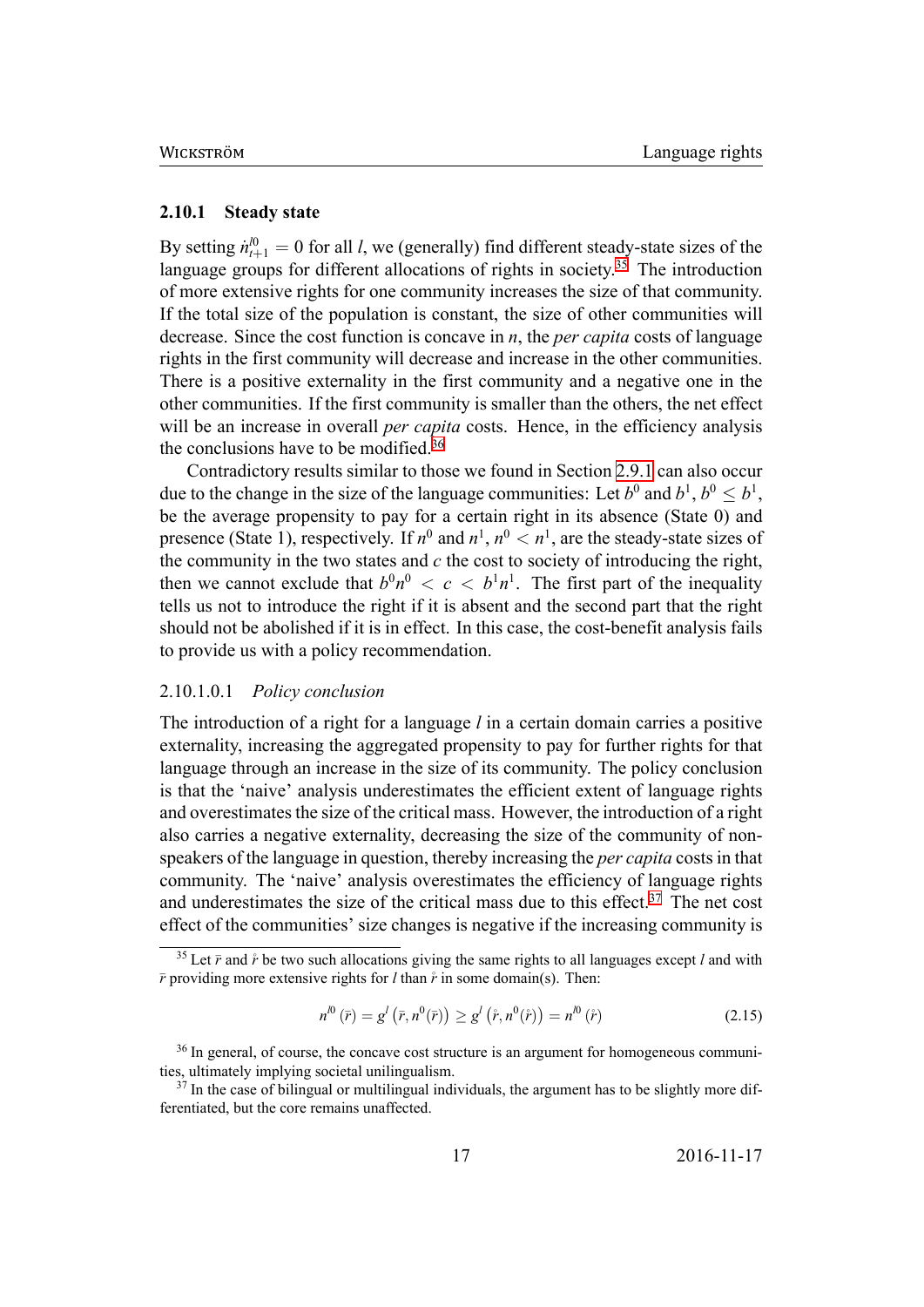a minority and the decreasing one a majority.

#### **2.11 MERIT-GOOD ARGUMENTS**

The concept of merit goods was introduced by Richard Musgrave to justify public intervention in cases when the strict basis in individual preferences does not suffice. The reason could reflect the uncertainty of the individuals, their limited access to information, or differences between *ex post* and *ex ante* situations, the latter being the case of education, for instance. After having received an education, I value it more than before receiving it.<sup>38</sup> A similar principle can be applied in the case of language rights. We briefly discuss two examples.

#### **2.11.1 Linguistic diversity**

Many linguists argue that there is a value in linguistic diversity *per se*. <sup>39</sup> One tries to draw parallels to biological diversity, claiming that valuable knowledge is lost to humanity through the demise of linguistic variety. If this is the case, giving rights to minority languages will increase their survival chances and, [he](#page-18-0)nce, these rights carry a positive externality.

#### **2.11.2 Language death**

As a further illustration of this argument, consider the following example: It is well-known that language death is a process, wherein one domain after another is lost until the language is not used in any domain at all.<sup>40</sup> Now, consider a situation with two domains, elementary education and university education. The variable *r* for a given language can be  $r_0 = (0,0)$ ,  $r_I = (1,0)$ , or  $r_{II} = (1,1)$  (the language is not used at all in the educational system, used only [in](#page-18-1) elementary education, or used both in elementary and higher education). $41$  The corresponding cost structure is  $0 < c_I < c_I$  ( $c_0$  is zero by definition). If the propensity to pay is state dependent (states are 0, 1, or 2, the propensity to pay for allocation 0 is, *per definitionem*, zero),  $b_l^0 < b_{II}^0$ ,  $b_I^1 < b_{II}^1$  and  $b_I^2 < b_{II}^2$ , we c[oul](#page-18-2)d easily end up in the following situation:

$$
b_H^2 > c_H > b_H^1 > b_H^0
$$
  
\n
$$
b_I^2 > c_I > b_I^1 > b_I^0
$$
  
\n
$$
b_I^2 - c_I > b_H^2 - c_H
$$
\n(2.16)

 $38$  For the original source, see MUSGRAVE (1956/1957).

<sup>&</sup>lt;sup>39</sup> See, for instance, NETTLE and ROMAINE (2000).

 $40$  See, for instance, the classic study of GAL (1979).

<span id="page-18-2"></span><span id="page-18-1"></span><span id="page-18-0"></span><sup>&</sup>lt;sup>41</sup> We ignore the case  $r = (0, 1)$  as less realistic.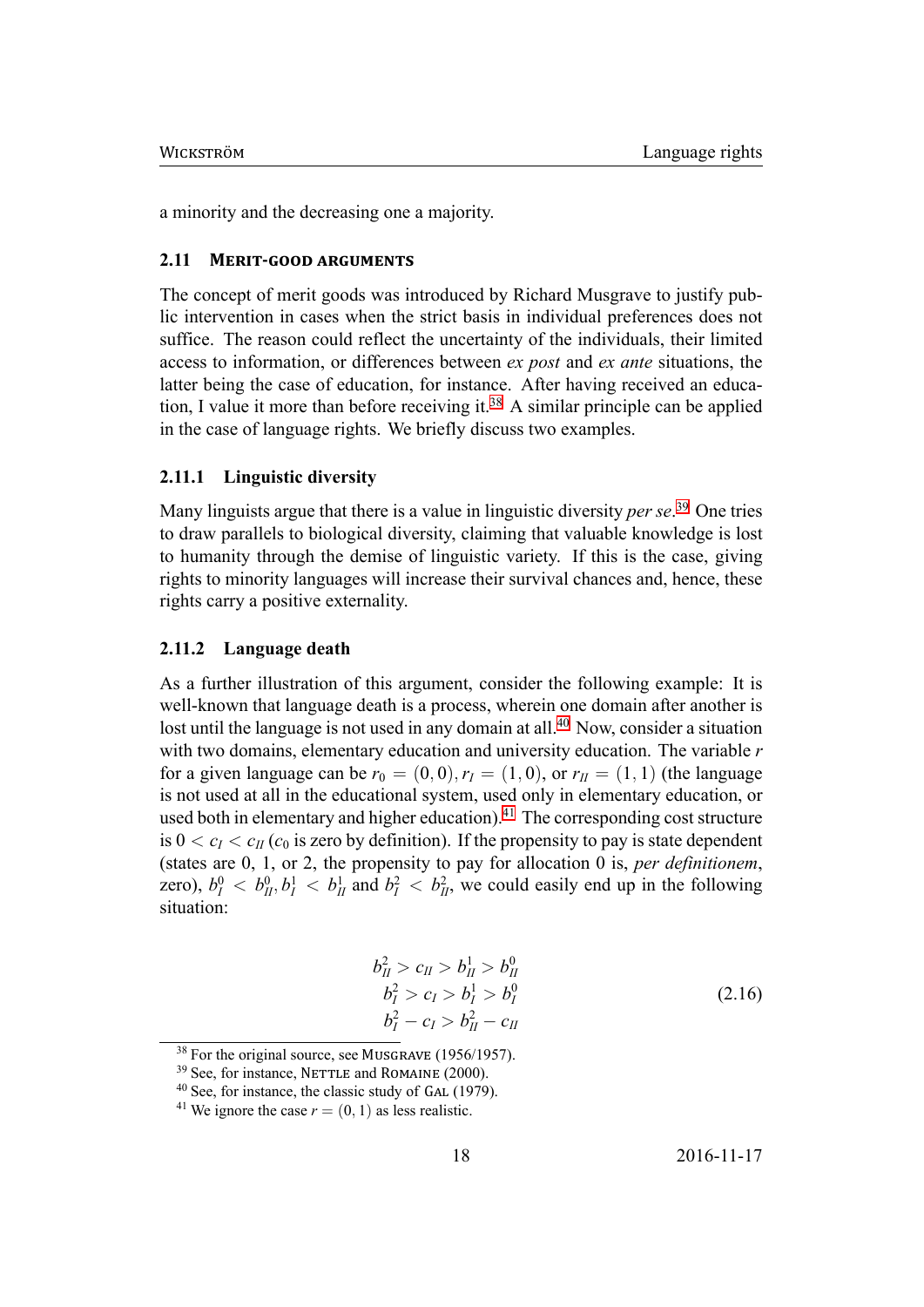Applying simple cost-benefit analysis, we find via the last expression that higher education should be abolished if one is in State 2. One should keep the elementary education, though. However, due to the negative externality caused by a move from State 2 to State 1  $(b_I^1 - b_I^2)$ , in State 1, the cost-benefit analysis leads us to abolish primary education as well. That is, neither State 2 nor State 1, which are both sensible rights allocations from the point of view of State 2 and cost-benefit considerations, will survive a gradual cost-benefit analysis. In the long run, the language might perish due to its lack of official status. Under perfect information, one could suggest that the second-best allocation in State 2, *rII*, should be chosen. This would, measured with the preferences in State 2, lead to a better outcome than choosing the the best allocation in State 2 that ultimately leads us to outcome 0.

#### 2.11.2.0.1 *Policy conclusion*

The introduction of a right for a threatened language *l* in a certain domain can imply a positive externality, contributing to the survival of the language, thereby also contributing to linguistic diversity.

#### **3 MODIFICATIONS DUE TO REDISTRIBUTION**

<span id="page-19-0"></span>One can identify several distribution effects, both direct and fiscal ones, as well as income effects. The distribution effects on the fiscal side are connected with the tax system and its re-distributive properties due to the fact that taxes cannot be freely levied on different individuals. This is in no way different than other tax-financed public activities. The direct effect of language rights can be found both between communities and within communities.

#### **3.1 FISCAL EFFECTS**

With a fully flexible tax-system – lump-sum taxes levied on an individual basis – the planner can achieve any distribution of implicit income and a first-best maximum of the welfare function with respect to language rights. To find the first-best optimum, one would have to find which language rights are efficient in the sense of Section 2.8 and then through lump-sum transfers make the implicit income of everyone equal, thereby taking into account that the propensities to pay *b* are influenced by the implicit incomes. This is, of course, an unobtainable *fata morgana* in the real w[orld.](#page-14-0)<sup>42</sup> In reality, the set of possible tax structures is rather limited. The

<span id="page-19-1"></span> $42$  However, in VAN PARIJS (2011) and his other publications, the introduction of English as the sole official language of the European Union could be both efficient and just if the English speakers compensate the n[on](#page-19-1)-English speakers sufficiently. An underlying assumption here is that only the communication aspect of the language is important. In that way, efficiency is achieved if only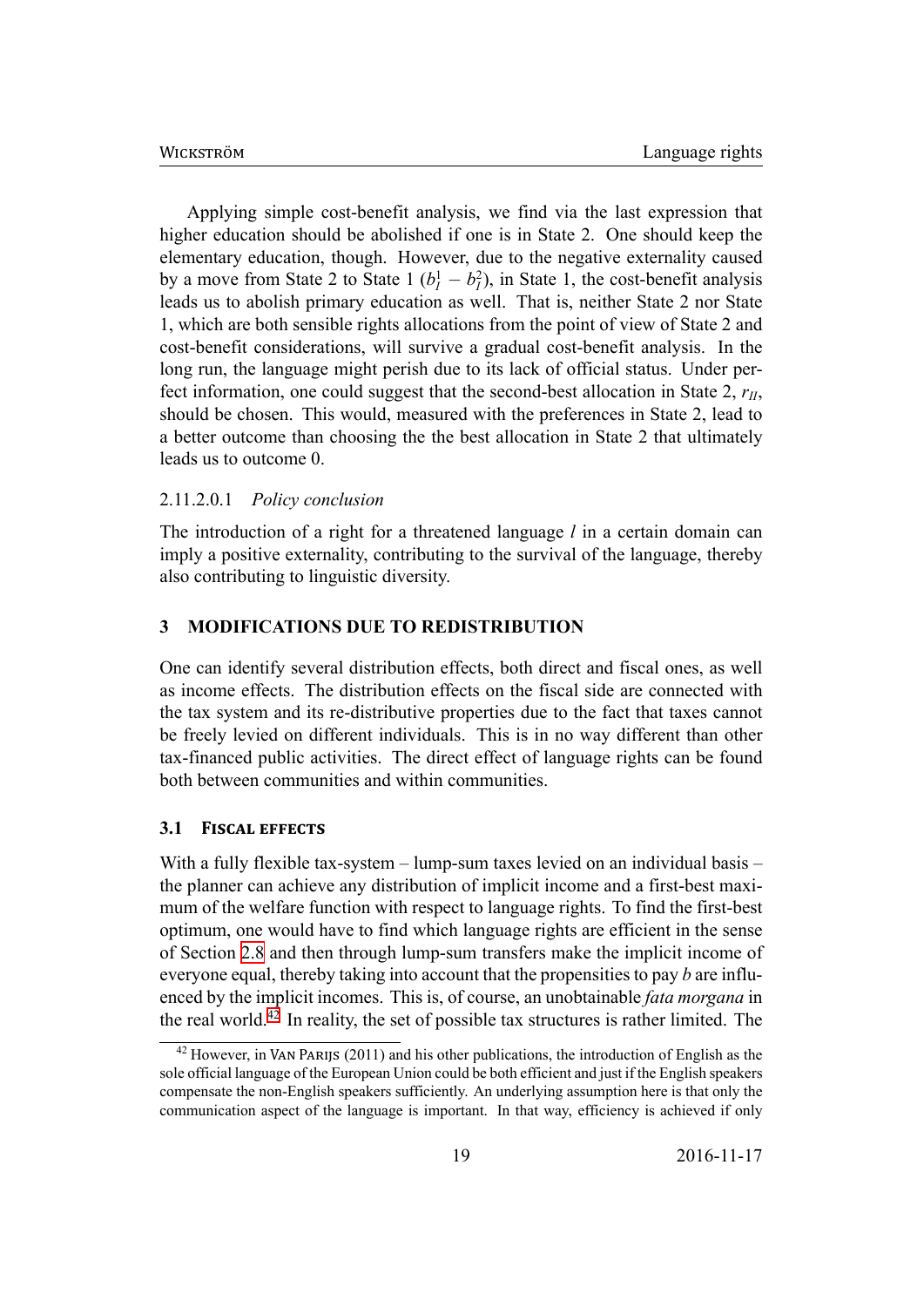tax structure is determined by a few observable individual parameters, like income, consumption, or wealth. The determination of the tax schedules is the well-known second-best optimal-taxation problem without specific aspects related to language rights and will not be further analyzed here. We will generally assume a fixed tax system and only analyze the direct distributional effects of the introduction of language rights.

#### 3.2 **DISTRIBUTIONAL PROPERTIES OF LANGUAGE RIGHTS**

We have to distinguish effects between language groups from effects within language groups.

#### **3.2.1 Between-group effects**

In FIDRMUC and GINSBURGH (2007) the per-speaker costs of making a language official in the European Union is calculated. They are by far the lowest for German and by far the highest for Maltese.<sup>43</sup> If both a German speaker and a Maltese speaker have the same propensity to pay *b* for rights for their respective languages and, taking the costs of the German as the unit of measurement, if  $1 < b < 230$ , the cost-benefit analysis would tell us [to](#page-20-0) introduce the right for German, but not for Maltese. If the normative point of departure is no right for anyone and if the *per capita* tax rate is the same for everyone, the consequence would be that the German speaker has a gain of  $b - t$ , and the Maltese speaker a loss of *t*, the *per capita* tax rate. If the individuals in the two groups are equal in the eyes of the planner, this would be in line with the welfare analysis, maximizing the differences between benefits and costs. However, if the lower implicit income of the Maltese speaker gives her a higher weight *β* in the welfare function, in a first-best world the German speakers should compensate her until the implicit incomes are equal (and then also the corresponding *β*'s). In a second-best world with equal division of all costs, the average *ex post* implicit incomes (weighted by the *β*'s) in the two situations with and without rights for Maltese should have to be compared, and if *b* is above a certain value, the result would be the introduction of the rights for Maltese, although it would not be efficient.<sup>44</sup> This argument can be carried

one language is used. If the emotional aspect and its implications for the preference dynamics are considered, the situation is much more complicated, however.

<sup>43</sup> Letting the per-speaker costs of German be the *num[ér](#page-20-1)aire*, the per-speaker costs of English and French are 1.5, and the costs of Maltese are 229.2. That is, if taxes were levied on the users of the language, for a certain level of services a German-speaker would have to pay  $\epsilon$  1, an Englishspeaker would pay  $\epsilon$  1.50 and a speaker of Maltese almost  $\epsilon$  230 a year.

<span id="page-20-1"></span><span id="page-20-0"></span><sup>44</sup> If there are only Maltese and German speakers in the Union, if costs are divided equally, if there are  $n_m$  Maltese speakers as well as  $n_g$  German speakers, and if the costs per language are *c*, then the implicit income distribution in the absence of rights for Maltese (0) is  $(b - \frac{c}{n_g + n_m}; -\frac{c}{n_g + n_m})$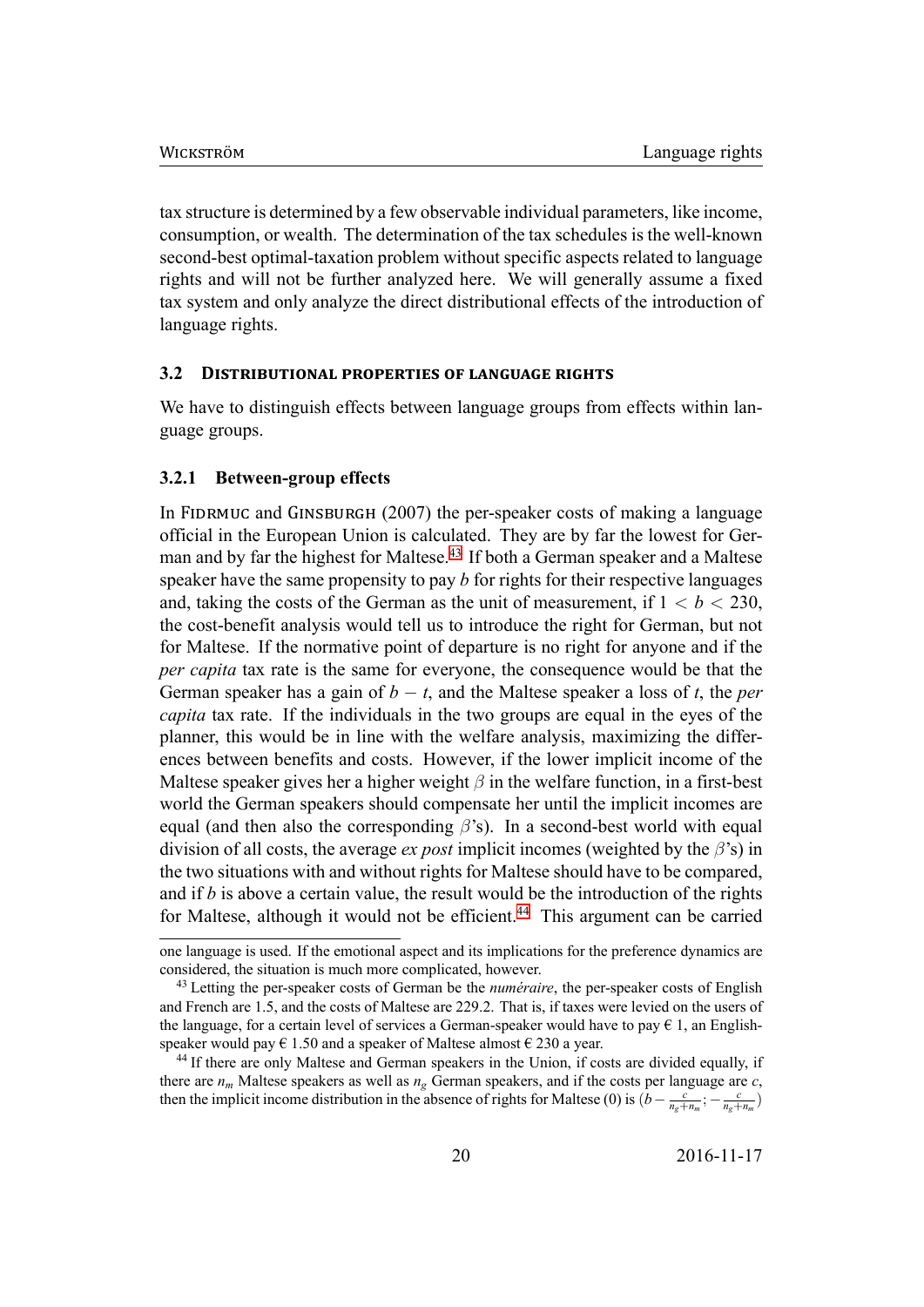further. If a linguistic minority is poorer than the general population or discriminated against, and tax subsidies or other transfers are not politically possible, then the introduction of language rights beyond the level coming from the cost-benefit efficiency measure would be an indirect way of compensating the members of the group for the disadvantages they face.<sup>45</sup>

If the average propensities to pay are different for the two groups ( $b_g$  and  $b_m$ ,  $b_g$  > 1), and the costs are divided equally, the choice of *status quo* shows its importance. If the basic ri[gh](#page-21-0)t is no right,  $\bar{r} = \mathbb{O}$ , then, if no rights are in effect, we have an equal distribution. If the rights are introduced for both languages and financed over the general budget, a German would have a gain of  $b_g - t^*$  and a Maltese of  $b_m - t^*$ , where  $t^*$  is the *per capita* cost of this rights allocation. The change in the difference in implicit income would be  $b_g - b_m$ . If  $b_m < 230$ , the cost-benefit analysis tells us to introduce the right for German, but not for Maltese. The consequence would be that the German speaker has a gain of  $b_g - t$ , and the Maltese speaker a loss of *t*. The change in the difference in implicit income is  $b_g$ . If, on the other hand, the *status quo* is  $\bar{r} = \mathbb{I}$  and if  $b_m > 230$ , the right would be kept for both languages, and we stay in the *status quo*. There is no change. If  $b_m < 230$ , the Maltese speakers should, according to the cost-benefit analysis, be deprived of their rights and tax money would be freed. They would have a change in implicit income that is  $t^* - b_m$  and the German speakers would have an increase in implicit income of *t ∗∗*, the *per capita* tax money freed. The change in the difference of the implicit incomes would then be  $b_m (\neq b_g)$ . That is, a given rights allocation has different distributional characteristics dependent on the definition of the *status quo*.

In conclusion, the distribution analysis in addition to the planner's preferences for redistribution also depends on the assumptions of the rights distribution in the

<span id="page-21-0"></span><sup>45</sup> One could speculate further here. The introduction of minority rights for a community like the Roma in some countries might lead to an increase in the culture's pride and thereby become a means of acceptance and inclusion in the larger society.

and in the presence of Maltese rights (1)  $(b - \frac{2c}{n_g + n_m}; b - \frac{2c}{n_g + n_m})$ . If the rights for the Maltese speakers are present, the German and Maltese speakers would have the same implicit incomes (ignoring other possible differences). In the absence of rights, the implicit income of the Maltese is lower than that of the Germans. Let the weights of the planner be  $\beta_m^0 =: \beta^0 > \beta^1 :=$  $\beta_g^0 = \beta_g^1 = \beta_m^1$ . The comparison is then between  $W^0 = \beta_g^0 n_g \left( b - \frac{c}{n_g + n_m} \right)$  $\int$ <sup>*n*</sup> –  $\beta_m^0 n_m \frac{c}{n_g + n_m}$  and  $W^1 = \beta_g^1 n_g \left( b - \frac{2c}{n_g + n_m} \right)$  $\left( b - \frac{2c}{n_g + n_m} \right)$ ). The difference is  $W^1 - W^0 = \beta^1 n_g \left( b - \frac{2c}{n_g + n_m} \right)$  $\big)$  +  $\beta^1 n_m \left( b - \frac{2c}{n_g + n_m} \right)$  $\int -\beta^1 n_g \left(b - \frac{c}{n_g + n_m}\right)$  $\Big) + \beta^0 n_m \frac{c}{n_g + n_m} = n_m \beta^1 b + \frac{c}{n_g + n_m} [n_m \beta^0 - 2n_m \beta^1 - \beta^1 n_g].$ Let  $\epsilon = \frac{c - n_m b}{c}$  be the difference between costs and aggregated propensity to pay for the rights for Maltese as a fraction of costs. Substituting for  $n_m b$ , we find  $W^1 - W^0 = \frac{n_m}{n_g + n_m} \frac{\beta^0 - \beta^1}{\beta^1} - \epsilon$ . If the Maltese community is not too small and the planner's redistribution inclination sufficiently high, it is welfare improving to introduce rights for Maltese even though the efficiency criterion fails by a fraction *ϵ*.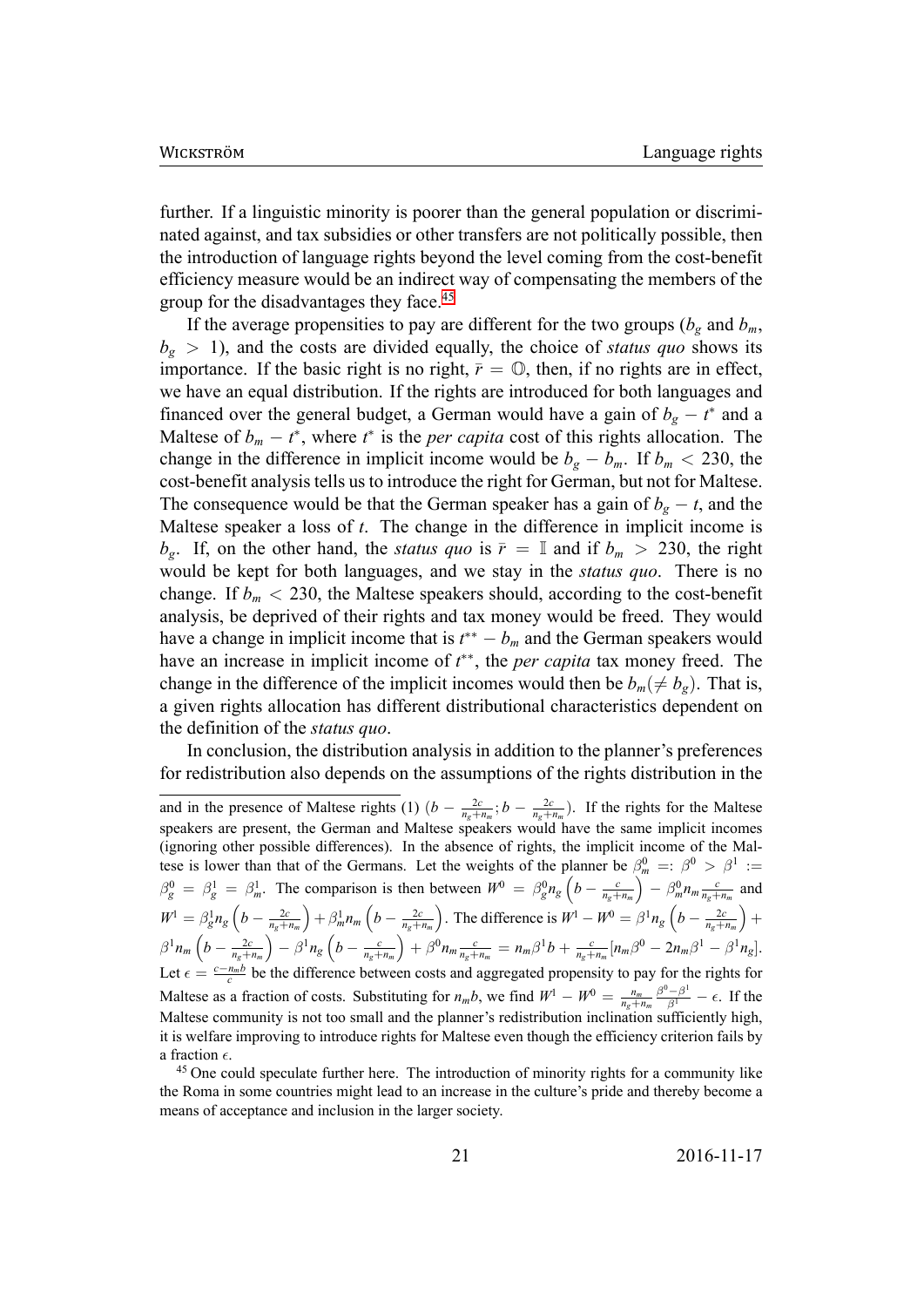*status quo* if the propensity to pay differs between the individuals. That is, we have no unique way of introducing equality.<sup>46</sup>

#### 3.2.1.0.1 *Policy conclusion*

In a second-best world, the introduction of ri[gh](#page-22-0)ts for a language *l* spoken by a small or disadvantaged group could contribute to a more equal distribution of implicit income. The policy conclusion is that the 'naive' cost-benefit analysis underestimates the optimal extent of language rights and, hence, overestimates the size of the critical mass necessary to justify minority rights.

#### **3.2.2 Within-group effects**

Empirical evidence tells us that language skills are distributed very unevenly over socioeconomic characteristics in the society and are generally seen as positively correlated with income.<sup>47</sup> That is, rights for a minority language are likely to open more doors for the low-income person than for the high-income one. At the same time, the 'need' to contact official institutions might vary strongly between situations.<sup>48</sup>

In addition to these rather pragmatic arguments, there is the emotional value of having one's language accepted as an equal with all other ones.<sup>49</sup> This part of the propensit[y t](#page-22-1)o pay might have the properties of a normal good (income elasticity greater than zero), if not a luxurious good (income elasticity greater than one).<sup>50</sup> In either case, the propensity to pay would be positively correl[ate](#page-22-2)d with income.

<span id="page-22-1"></span><span id="page-22-0"></span><sup>48</sup> If we are at the level of the European Union, the necessity to contact EU institutions is probably positively correlated with income. However, the high-income speaker of a small language is likely to master one of the big languages in Europe. Hence, the propensity to pay for rights for the small language might not be to high. The need to have rights in Finnish, say, might not be too critical, since the high-income Finn is likely to master English or German at a sufficiently high level. On the other hand, for the Swedish-speaking farmer in Österbotten, who in his work is forced to have a fair amount of contact with central authorities in Helsinki/Helsingfors, the rights provided to the Swedish language in Finland might be of crucial importance.

<sup>49</sup> In many cases, this would be the principal argument since there are hardly any communication problems. Catalan and Gallego in Spain are close enough to Castillano that with some good will on all sides most communication problems can easily be solved. Also, in many minority communities, like the Welsh, Irish, or Basque speakers, virtually all individuals are bilinguals, thereby removing the communication aspects from the propensities to pay.

<span id="page-22-2"></span><sup>50</sup> Anecdotal evidence seems to indicate the latter. Many movements for the preservation of minority languages seem to be dominated by intellectuals.

<sup>&</sup>lt;sup>46</sup> One could call the allocation  $\bar{r} = \mathbb{I}$  liberalism and  $\bar{r} = \mathbb{O}$  absolutism. For a further discussion, see WICKSTRÖM (2007).

 $47$  The knowledge of foreign languages in the European Union is analyzed in great detail in GAZ- $ZOLA (2014a)$  and GAZZOLA (2014b). He finds, among other things, a strong correlation between income and language skills as well as between educational level and language skills.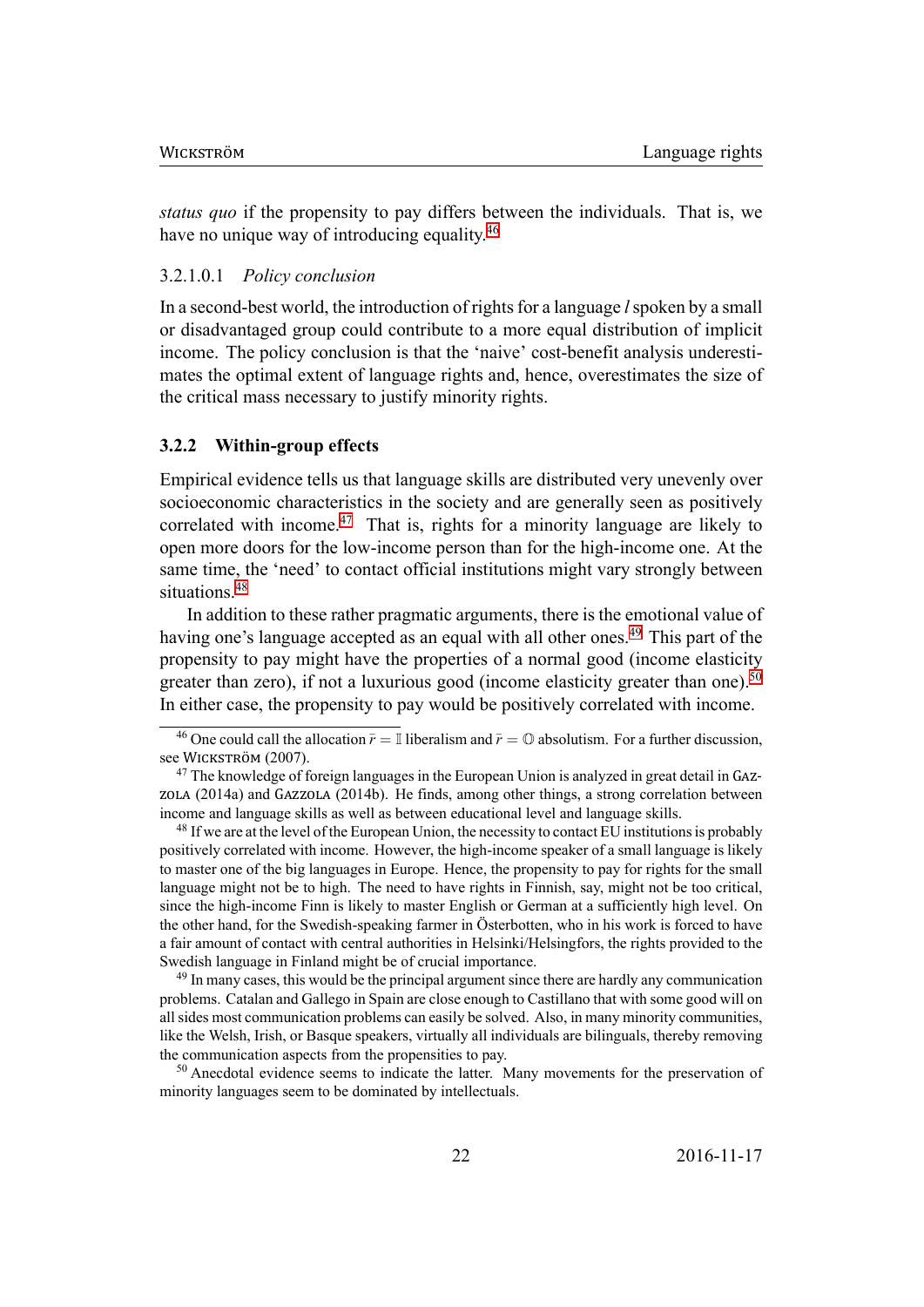Finally, most tax schedules are such that tax payments are progressive: the marginal tax rate on income increases with income, and the fiscal costs associated with the introduction of rights are strongly and positively correlated with income.<sup>51</sup> One can safely assume that the income elasticity of the tax payments is greater than one. To find the within-group redistribution effects of the introduction of language rights, we need to find t[he](#page-23-0) distribution of net benefits, the  $\Delta a^{i}$ 's. Bringing the different arguments together, it is not clear how the net benefits are correlated with income. The communication values discussed above seem to indicate that in that example the language rights in relation to the EU are a luxurious good (income elasticity greater than one), but at the national level rather an inferior good (income elasticity negative). The emotional argument, however, could have the properties of a luxury good. This, taken together with the tax schedule can give us both a negative and a positive correlation of net benefits with income. What we can say, though, is that rights at the EU level are less likely to redistribute in favor of low incomes than rights on the local level.

## 3.2.2.0.1 *Policy conclusion*

The introduction of a right for a language *l* spoken by a minority would affect the distribution of implicit income. Assuming that the net value of the introduction of language rights is negatively correlated with income, the extent of the right should be beyond that given by the simple cost-benefit analysis; that is, the critical mass needed is lower than in the cost-benefit case. Furthermore, this argument for more extensive rights in comparison to the cost-benefit analysis is stronger the lower the level of government. That is, in the European Union on the local level, the cost-benefit criterion should be modified the most and on the EU level the least.

#### **3.3 INCOME EFFECTS**

The income effects are the result of the fact that language rights are discrete variables. If certain rights are given to a certain language community, this can be seen as a discrete increase in implicit income. If, in turn, the planner wants to redistribute to 'poorer' communities and, hence, gives them a weight higher than the 'richer' communities, then, due to the increase in the implicit income of the poorer community, their relative weight  $\beta$  in the welfare function has to decrease. Hence, *ex post* the evaluation of the situation is lower than what one *ex ante* might have assumed.

<span id="page-23-0"></span><sup>&</sup>lt;sup>51</sup> We remind the reader that we are taking the tax schedule as given.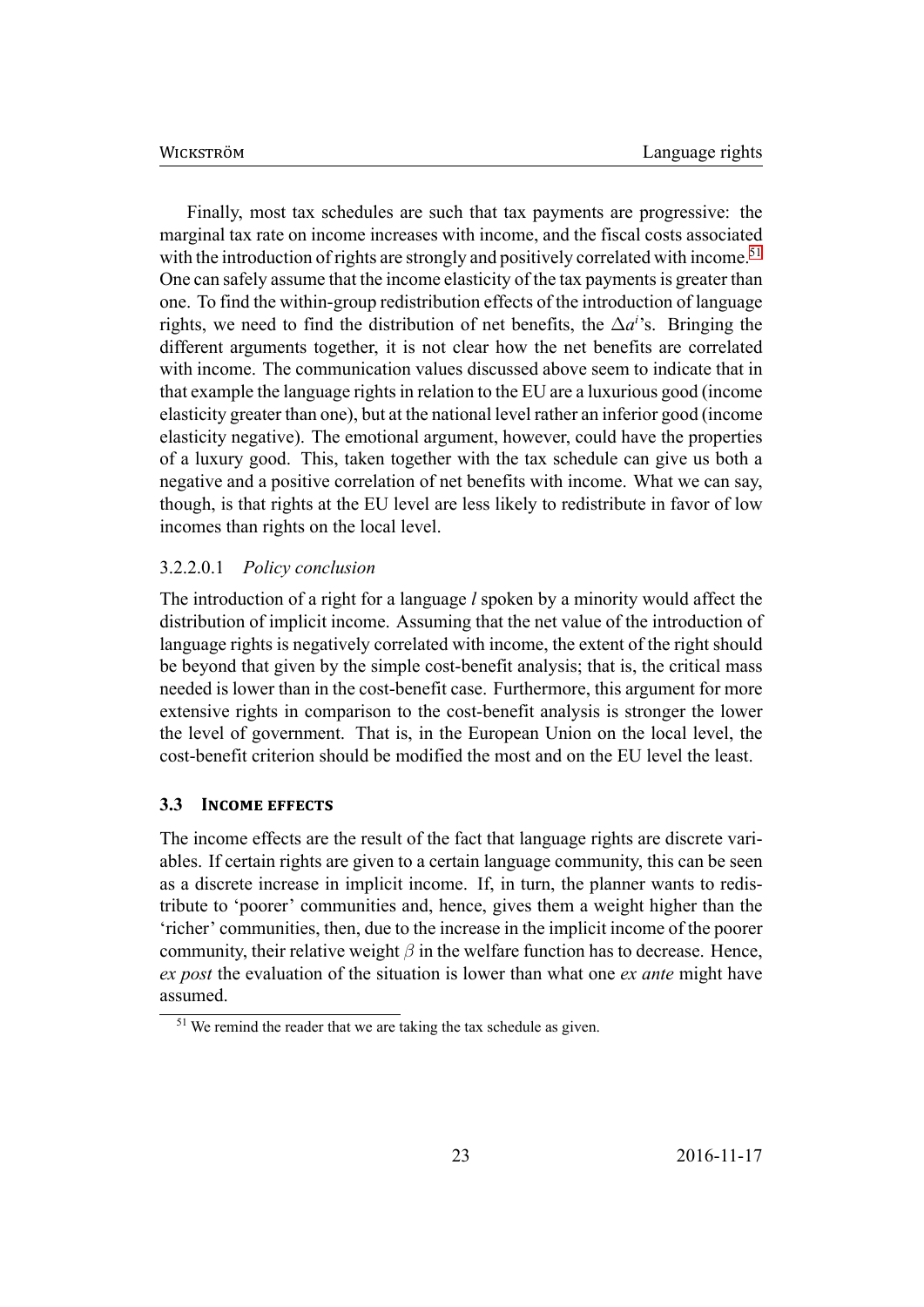#### 3.3.0.0.1 Policy conclusion

The introduction of a right for a language *l* spoken by a poor minority would make their implicit income higher. The policy conclusion is that the *ex ante* 'naive' analysis overestimates the optimal extent of language rights.

#### 4 CONCLUSIONS

In this essay we have tried to examine systematically the factors influencing the normative arguments for the allocation of language rights from a welfareeconomics point of view. We have seen that-because of Scitovsky-like 'paradoxes'the welfare analysis provides contradictory results in some cases. Even when this is not the case the simple cost-benefit analysis should be augmented in various directions. Both types of effects are caused by the assumption that language policies induce changes in individual propensities to pay as well as in the distribution of propensities to pay in the population, the latter effect being caused by changes in the transmission of language use from one generation to the next.

The scope of the study has been limited to rights in formal domains which can be regulated by legal means. The larger – and probably more important – issue of how to deal with linguistic discrimination in the market place, has been ignored.<sup>52</sup> Put in a different way, one could also ask which domains should be regulated by legal means.

Also the question of what constitutes a legitimate minority has not been the topic of this essay. Should recent immigrants be treated differently from minorities, whose ancestors have lived in a territory for numerous generations, often much longer than the majority population? A related question is: When does a newly arrived group become the legitimate majority in a territory and left-over members of the old majority a 'normal' minority?<sup>53</sup> This opens up many interesting, contradictory and important questions, which can be approached and partially resolved by economics methodology.<sup>54</sup>

#### $\overline{\mathbf{5}}$ **REFERENCES**

ABRAMS, DANIEL M. and STEVEN H. STROGATZ (2003). "Modelling the dynamics of language death". In: *Nature* 424: 900.

ARROW, KENNETH J. (1951). Social Choice and Individual Values. New Haven: Yale University Press.

<sup>&</sup>lt;sup>52</sup> Some of these issues are touched upon by Grin in this volume.

<sup>&</sup>lt;sup>53</sup> One may think of Native Americans both in North and South America.

<span id="page-24-0"></span> $54$  For a simple analysis, see WICKSTRÖM (2014)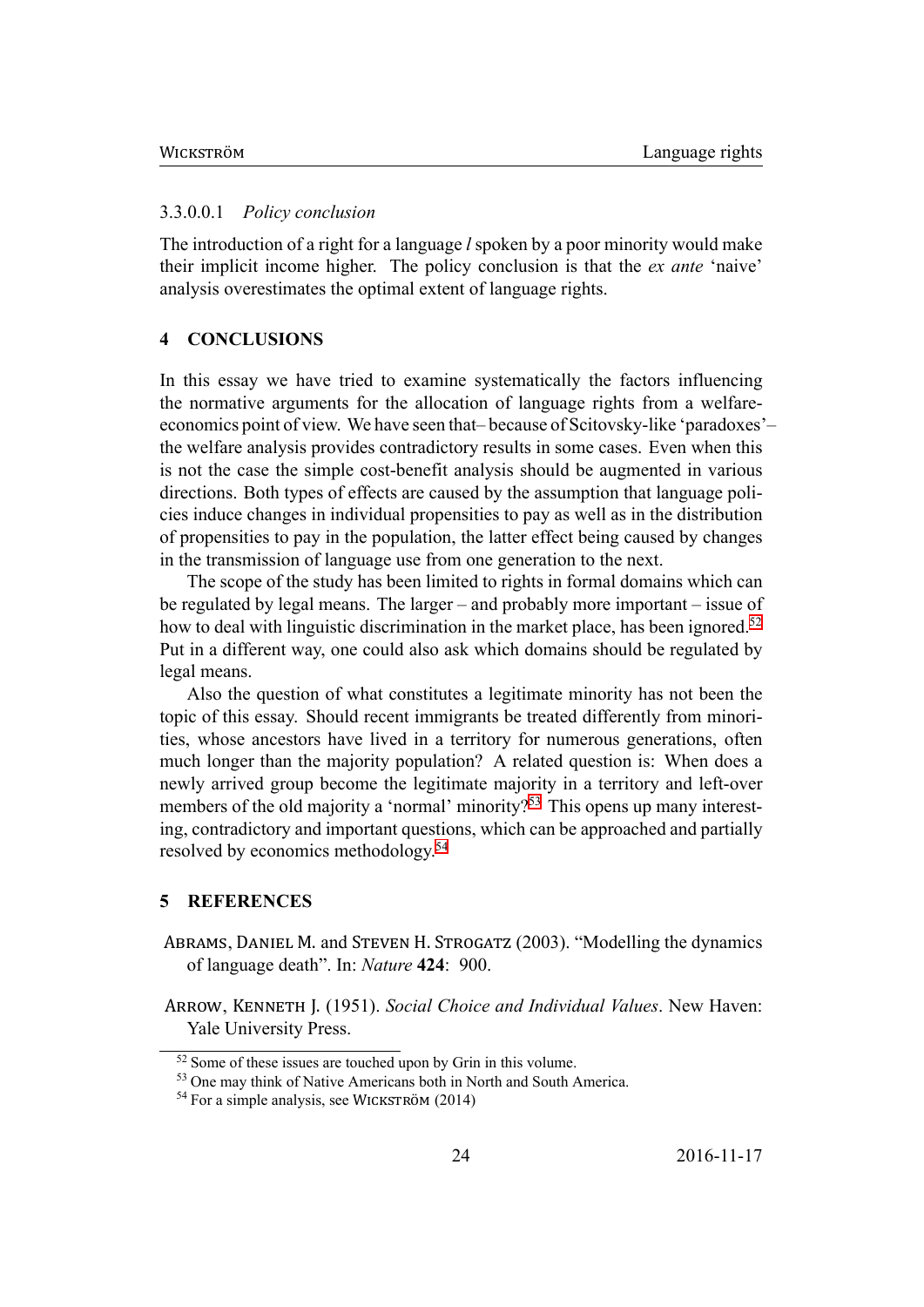- BOADWAY, ROBIN and ANWAR SHAH (2009). Fiscal Federalism: Principles and *practices of multiorder governance.* Cambridge: Cambridge University Press.
- CENOZ, JASONE (2008). "Achievements and challenges in bilingual and multilingual education in the Basque Country". In: AILA Review 21: 13-30.
- CHURCH, JEFFREY and IAN KING (1993). "Bilingualism and network externalities". In: Canadian Journal of Economics / Revue canadienne d'économique  $26: 337 - 345.$
- CLOTS-FIGUERAS, IRMA and PAOLO MASELLA (2013). "Education, language and identity". In: The Economic Journal 123: F332-F357.
- DRINKWATER, STEPHEN J. and N. C. O'LEARY (1997). "Unemployment in Wales: Does language matter?" In: Regional Studies 31: 583-591.
- FERNANDO, CHRISANTHA, RIITTA-LIISA VALIJÄRVI, and RICHARD A. GOLDSTEIN (2010). "A model of the mechanisms of language extinction and revitalization strategies to save endangered languages". In: *Human Biology* 82: 47–75.
- FIDRMUC, JAN and VICTOR A. GINSBURGH (2007). "Languages in the European Union: The quest for equality and its cost". In: *European Economic Review*  $51: 1351 - 1369.$
- FIDRMUC, JAN, VICTOR A. GINSBURGH, and SHLOMO WEBER (2005). Economic challenges of multilingual societies. Research report. Wien: April 2006 Panel Meeting of *Economic Policy*.
- GABSZEWICZ, JEAN J., VICTOR A. GINSBURGH, and SHLOMO WEBER (2011). "Bilingualism and communicative benefits". In: Annals of Economics and Statistics / Annales d'Économie et de Statistique 101-102: 271-286.
- GAL, SUSAN (1979). Language Shift: Social Determinants of Linguistic Change in Bilingual Austria. New York: Academic Press.
- GAZZOLA, MICHELE (2006). "Managing multilingualism in the European Union: Language policy evaluation for the European Parliament". In: Language Policy  $5.393 - 417$
- GAZZOLA, MICHELE  $(2014a)$ . Language policy and linguistic justice in the European Union: The socio-economic effects of multilingualism. Research re-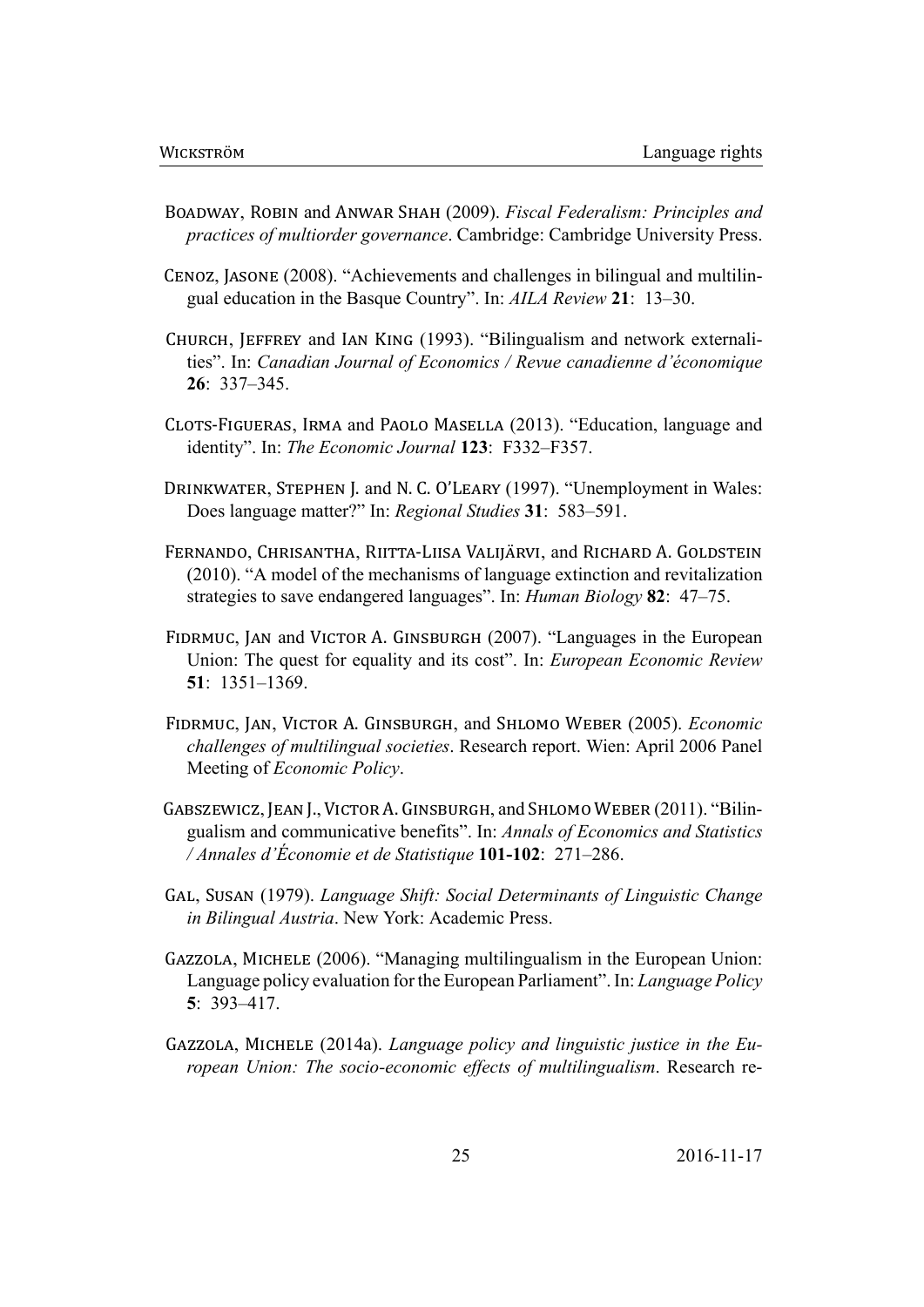port 15. Genève: Observatoire "Economics-Languages-Training", Université de Genève.

- GAZZOLA, MICHELE (2014b). "Partecipazione, esclusione linguistica e traduzione: Una valutazione del regime linguistico dell'Unione europea". In: Studi Italiani di Linguistica Teorica e Applicata 43: 227-264.
- GAZZOLA, MICHELE (2014c). The evaluation of language regimes. Theory and *application to multilingual patent organisations.* Amsterdam: John Benjamins.
- GINSBURGH, VICTOR A., IGNACIO ORTUÑO-ORTÍN, and SHLOMO WEBER (2005). "Disenfranchisement in linguistically diverse societies. The case of the European Union". In: Journal of the European Economic Association 3: 946–965.
- GINSBURGH, VICTOR A. and SHLOMO WEBER (2005). "Language disenfranchisement in the European Union". In: Journal of Common Market Studies 43: 273– 286.
- GRIN, FRANÇOIS (1992). "Towards a threshold theory of minority language survival". In: Kyklos 45: 69–97. [Reprint in: DONALD M. LAMBERTON, editor. *The economics of language.* Cheltenham: Edward Elgar, 2002.].
- GÜTH, WERNER, MARTIN STROBEL, and BENGT-ARNE WICKSTRÖM (1997). "Equilibrium selection in linguistic games: Kial ni (ne) parolas esperanton?" In: Understanding strategic interaction: Essays in honor of Reinhard Selten. Edited by WULF ALBERS, WERNER GÜTH, PETER HAMMERSTEIN, BENNY MOLDOVANU, and ERIC VAN DAMME. Berlin: Springer: 257–269.
- KYMLICKA, WILL and ALAN PATTEN, editors (2003). Language rights and political theory. Oxford: Oxford University Press.
- LO JACOMO, FRANÇOIS (1989). "Optimization in language planning". In: *Interlin*guistics: Aspects of the science of planned languages. Edited by KLAUS SCHU-BERT. Berlin: Mouton de Gruyter: 121-128.
- MINETT, JAMES W, and WILLIAM S.-Y. WANG (2008). "Modelling endangered languages: The effects of bilingualism and social structure". In: *Lingua* 118: 19– 45.
- MUSGRAVE, RICHARD A. (1956/1957). "A multiple theory of budget determination" In Finanzarchiv  $17 \cdot 333 - 343$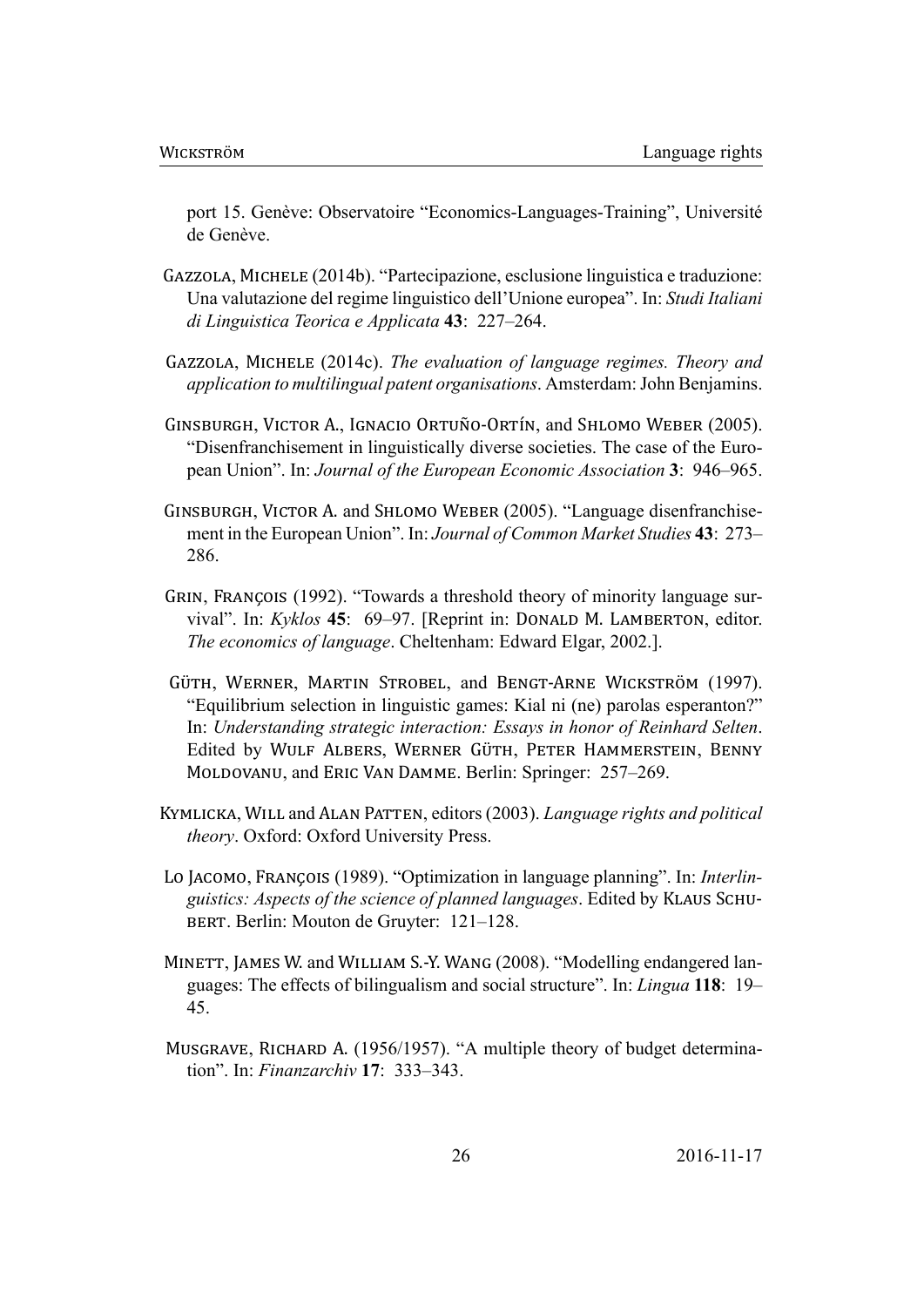- NETTLE, DANIEL and SUZANNE ROMAINE (2000). Vanishing voices: The extinction of the world's languages. Oxford: Oxford University Press.
- PATRIARCA, MARKO and TEEMU LEPPÄNEN (2004). "Modeling language competition". In: *Physica A* 338: 296–299.
- PATTEN, ALAN (2009). "Survey article: The justification of minority language rights". In: Journal of Political Philosophy 17: 102-128.
- PELED, YAEL, PETER IVES, and THOMAS RICENTO (2014). "Introduction to the thematic issue: Language policy and political theory". In: *Language Policy* (Thematic issue: Language policy and political theory) 13. Edited by THOMAS RICENTO, YAEL PELED, and PETER IVES: 295-300.
- POOL, JONATHAN (1991). "The official language problem". In: American Political Science Review 85: 495-514.
- RENDON, SÍLVIO (2007). "The Catalan premium: Language and employment in Catalonia". In: Journal of Population Economics 20: 669-686.
- SCITOVSZKY, TIBOR DE (1941). "A note on welfare propositions in economics". In: Review of Economic Studies 9: 77–88.
- SELTEN, REINHARD and JONATHAN POOL (1991). "The distribution of foreign language skills as a game equilibrium". In: Game equilibrium models IV. Edited by REINHARD SELTEN. Berlin: Springer: 64–84.
- VAN PARIJS, PHILIPPE (2002). "Linguistic justice". In: Politics, Philosophy and Economics 1: 59-74.
- VAN PARIJS, PHILIPPE (2011). Linguistic justice for Europe and for the world. Oxford political theory. Oxford: Oxford University Press.
- WICKSTRÖM, BENGT-ARNE (2005). "Can bilingualism be dynamically stable? A simple model of language choice". In: *Rationality and Society* 17: 81–115.
- WICKSTRÖM, BENGT-ARNE (2007). "Fairness, rights, and language rights: On the fair treatment of linguistic minorities". In: Public economics and public choice. Edited by PIO BAAKE and RAINALD BORCK. Berlin: Springer: 81–101.
- WICKSTRÖM, BENGT-ARNE (2010). "Lingvaj rajtoj kaj lingva justeco". In: La arto labori kune: Festlibro por Humphrey Tonkin. Edited by DETLEV BLANKE and ULRICH LINS. Rotterdam: Universala Esperanto-Asocio: 97-103.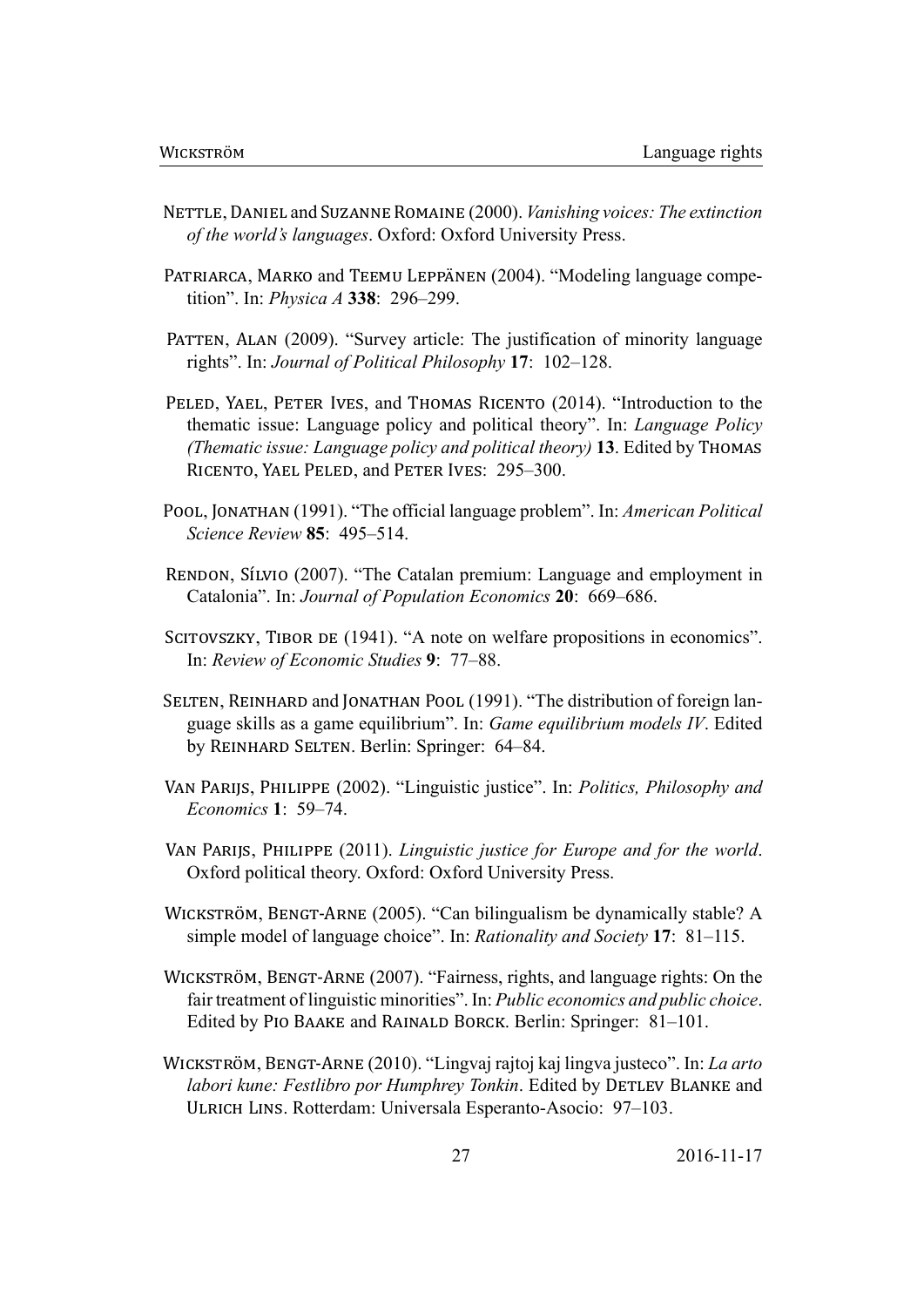- WICKSTRÖM, BENGT-ARNE (2013). "The optimal Babel: An economic framework for the analysis of dynamic language rights". In: *Constitutional economics and public institutions: Essays in honour of José Casas Pardo. Edited by FRAN-*CISCO CABRILLO and MIGUEL PUCHADES-NAVARRO. New thinking in political economy. Cheltenham: Edward Elgar. Chapter 18: 322–344.
- WICKSTRÖM, BENGT-ARNE (2014). "Indigenes, immigration, and integration: A welfare-economics approach to minority rights". In: *A handbook of alternative theories of public economics*. Edited by FRANCESCO FORTE, RAM MUDAMBI, and PIETRO MARIA NAVARRA. Cheltenham: Edward Elgar. Chapter 10: 227– 242.

#### **A APPENDIX: FORMAL ANALYSIS**

#### **A.1 INTRODUCTION**

In this appendix we illustrate the discussion in the main body of the chapter with a simplified but stringently analyzed model.

#### **A.1.1 Notation and simplifying assumptions**

In order to make the analysis tractable, we limit ourselves to two languages, *A* and *B*, and two language groups  $N^A$  and  $N^B$  of initial size  $n^A$  and  $n^B$ . Further, the propensities to pay are positive only for the proper language.<sup>55</sup> We only consider one domain, and the taxes paid by individual *i* for financing a right of language *L* in this domain is denoted by  $\theta^{iL}$ . We write  $\sum_{i \in \mathbb{N}^A} (\theta^{iA} + \theta^{iB}) =: \theta^{AA} + \theta^{AB} =: \theta^A$  and correspondingly for community *B*. We compare the situation [wi](#page-28-0)th the introduction of a right in this domain for both languages  $r^A = r^B = 1$  with a situation where the right is only introduced for language A,  $r^4 = 1$ ,  $r^B = 0$ . The introduction of the right will alter the size of the *B* community by  $\Delta n^B =: \Delta n \ge 0$  and of the *A* community by  $\Delta n^4 = -\Delta n \leq 0$ . These individuals are found in the set  $\Delta N$ . For the sake of simplicity, we assume that the characteristics of the individuals in this set are distributed like those of the individuals in the set  $N<sup>A</sup>$  initially and as those of the individuals in the set  $N^B$  after the introduction of the right. Define  $\delta^A$  as  $\frac{\Delta n^A}{n^A}$ *n A* and  $\delta^B$  as  $\frac{\Delta n^B}{n^B}$  $\frac{\Delta n^B}{n^B}$ . Note that  $-\frac{\delta^A}{\delta^B}$  $\frac{\delta^A}{\delta^B} = \frac{n^B}{n^A}$  $\frac{n^b}{n^d}$  is the initial ratio of the number of minority to majority speakers. The introduction of the right also has a 'status' effect on the *B* community; this is denoted by  $\sigma b$ . Since the right is in effect for *A*, the 'status' effect on the  $A$  community is already incorperated in  $b^{iA}$ .

<span id="page-28-0"></span><sup>&</sup>lt;sup>55</sup> That is, the propensity to pay  $b^{iL} > 0$  if  $i \in N^L$  and  $b^{iL} = 0$  if  $i \notin N^L$ .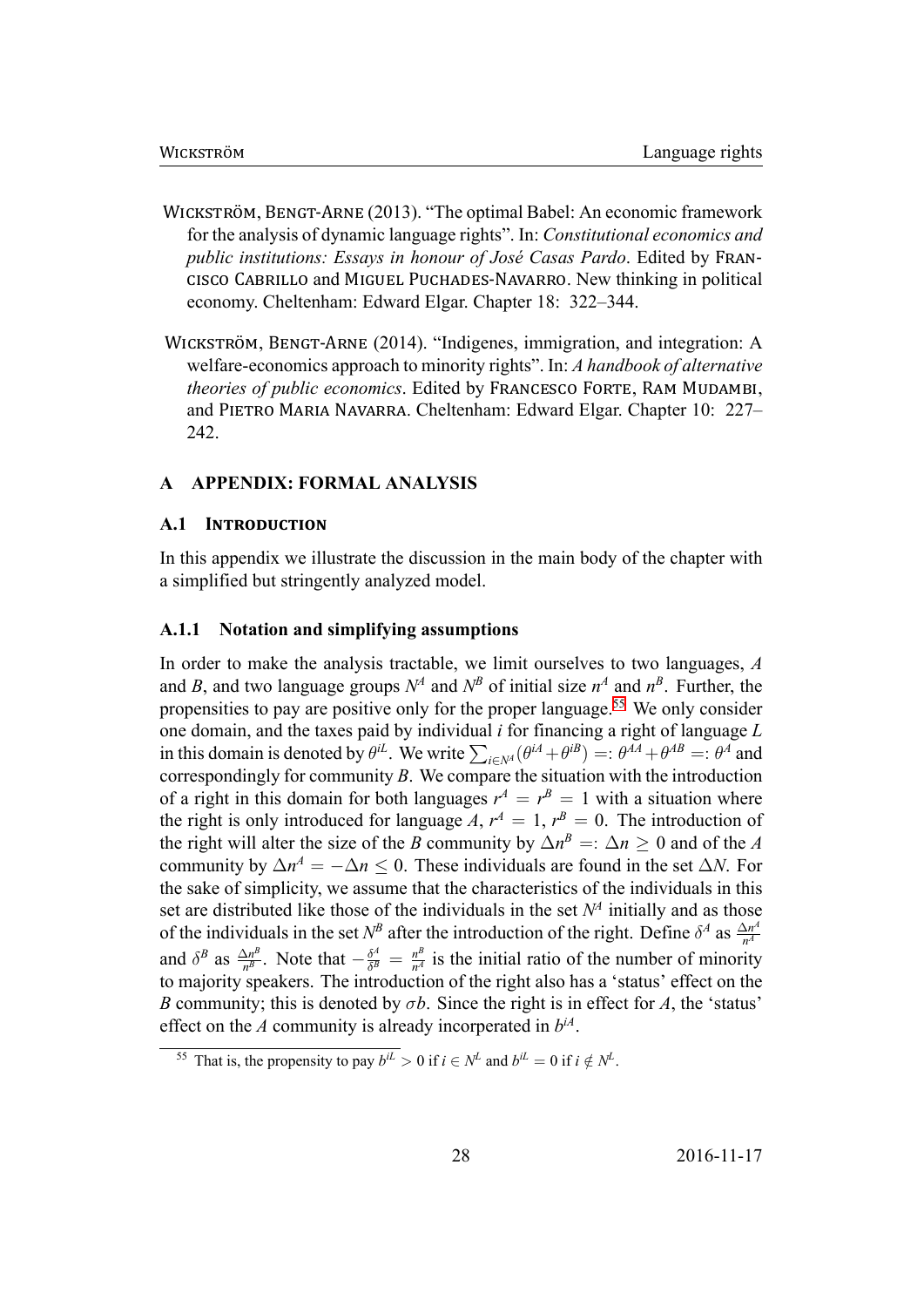#### **A.2 WELFARE ANALYSIS**

If the right is introduced only for language *A* but not for language *B*, the welfare change from the *status quo* (no rights) is given by:

$$
\sum_{i} \beta^{i} \Delta a_{0}^{i} = \sum_{i \in N^{A}} \left( b^{iA} - \theta_{0}^{iA} \right) \beta_{0}^{i} - \sum_{i \in N^{B}} \theta_{0}^{iA} \beta_{0}^{i} \tag{A.1}
$$

Here,  $\beta_0^i := \beta \left( \omega^i, b^{iA} - \theta_0^{iA} \right)$ .<sup>56</sup>

If the right is introduced for both languages, the change in welfare from the *status quo* is:

$$
\sum_{i} \beta_{1}^{i} \Delta a_{1}^{i} = \sum_{i \in \mathbb{N}^{A} \setminus \Delta \mathbb{N}^{A}} \left( b^{iA} - \theta_{1}^{iA} - \theta_{1}^{iB} \right) \beta_{1}^{i} + \sum_{i \in \mathbb{N}^{B} \cup \Delta \mathbb{N}^{B}} \left( b^{iB} + \sigma b^{iB} - \theta_{1}^{iA} - \theta_{1}^{iB} \right) \beta_{1}^{i}
$$
\n(A.2)

Here,  $\beta_1^i := \beta (\omega^i, b^{iA} + b^{iB} + \sigma b^{iB} - \theta_1^{iA} - \theta_1^{iB})$ .<sup>57</sup> We isolate the dynamic effects discussed in Section 2.10, defining  $\Delta \theta^{iA} := \theta_1^{iA} - \theta_0^{iA}$  and  $\Delta \theta^{iB} := \theta_1^{iB} - \theta^{iB}$ , where  $\theta^{iB}$  is the (fictitious) value of  $\theta_1^{iB}$  when  $\Delta n = 0$ . In the following, we write  $\theta_0^{iA}$  as  $\theta^{iA}$ . Again, let it be noted that we do not claim [to](#page-29-0) carry out a true dynamic analysis, but simply a com[parati](#page-15-1)ve-static analysis of different steady states.

We find the following expression for the difference in welfare:

$$
\Delta W = \sum_{i \in \mathcal{N}^A} \left[ \left( b^{iA} - \theta^{iA} - \Delta \theta^{iA} - \theta^{iB} - \Delta \theta^{iB} \right) \beta_1^i - \left( b^{iA} - \theta^{iA} \right) \beta_0^i \right] - \sum_{i \in \Delta \mathcal{N}} \left( b^{iA} - \theta^{iA} - \Delta \theta^{iA} - \theta^{iB} - \Delta \theta^{iB} \right) \beta_1^i + \sum_{i \in \Delta \mathcal{N}} \left( b^{iB} + \sigma b^{iB} - \theta^{iA} - \Delta \theta^{iA} - \theta^{iB} - \Delta \theta^{iB} \right) \beta_1^i + \sum_{i \in \mathcal{N}^B} \left[ \left( b^{iB} + \sigma b^{iB} - \theta^{iA} - \Delta \theta^{iA} - \theta^{iB} - \Delta \theta^{iB} \right) \beta_1^i + \theta^{iA} \beta_0^i \right]
$$
(A.3)

This can be written as:

<span id="page-29-0"></span><sup>56</sup> That is, if  $i \in N^A$ ,  $\beta_0^i := \beta (\omega^i, b^{iA} - \theta_0^{iA})$ , and if  $i \in N^B$ ,  $\beta_0^i := \beta (\omega^i, -\theta_0^{iA})$ <sup>57</sup> That is, if  $i \in N^{\mathcal{A}} \setminus \Delta N^{\mathcal{A}}$ ,  $\beta_1^i := \beta \left( \omega^i, b^{\mathcal{A}} - \theta_1^{\mathcal{A}} - \theta_1^{\mathcal{B}} \right)$ , and if  $i \in N^{\mathcal{B}} \cup \Delta N^{\mathcal{B}}$ ,  $\beta_1^i :=$  $\beta\left(\omega^i, b^{iB} + \sigma b^{iB} - \theta_1^{iA} - \theta_1^{iB}\right).$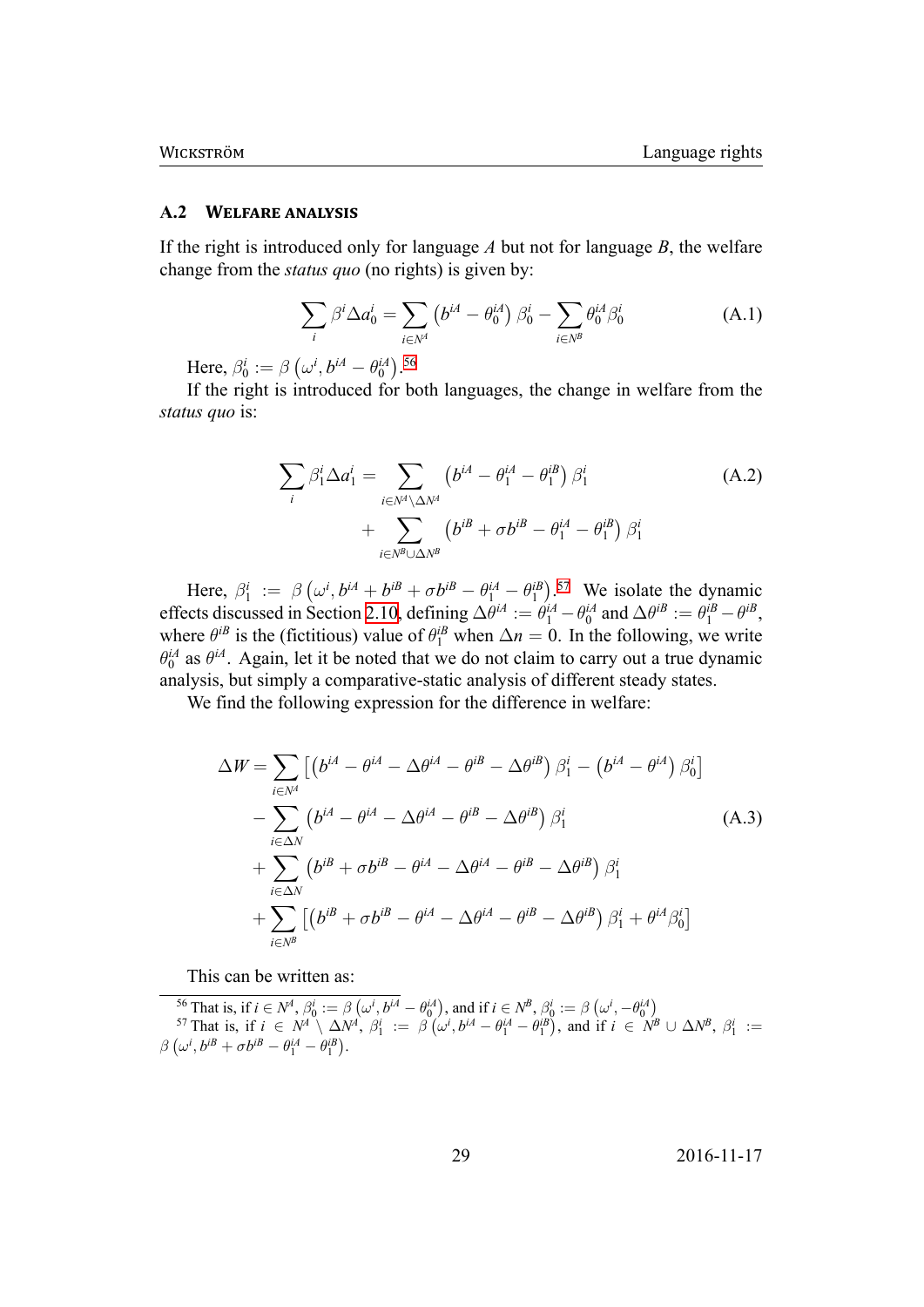$$
\Delta W = \sum_{i \in N^A} \left[ \left( b^{iA} - \theta^{iA} - \Delta \theta^{iA} - \theta^{iB} - \Delta \theta^{iB} \right) (1 + \delta^A) \beta_1^i - \left( b^{iA} - \theta^{iA} \right) \beta_0^i \right]
$$
  
+ 
$$
\sum_{i \in N^B} \left[ \left( b^{iB} + \sigma b^{iB} - \theta^{iA} - \Delta \theta^{iA} - \theta^{iB} - \Delta \theta^{iB} \right) (1 + \delta^B) \beta_1^i + \theta^{iA} \beta_0^i \right]
$$
(A.4)

It is welfare improving to introduce the right for language *B* if ∆*W* is positive. This is our decision criterion.

Using the fact that

<span id="page-30-0"></span>
$$
\sum_{i} x^{i} \beta^{i} = \overbrace{x \overline{\beta}}^{\text{inter-group effects}} + \overbrace{x \overline{\beta} V_{x}}^{\text{intra-group effects}} \tag{A.5}
$$

with  $x := \sum_i x^i$ ,  $\overline{\beta} := \sum_i \beta^i/n$ , and  $V_x := \left[\sum_i (x^i - \overline{x}) (\beta^i - \overline{\beta})\right] / (x\overline{\beta})$ , the expression can be decomposed into several partial effects:<sup>58</sup>

$$
\Delta W = \overline{\hat{\beta}_1^B \left[ \left( b^B + \sigma b^B \right) \left( 1 + \delta^B \right) - \left( C^B + \Delta C^B \right) \right]}
$$
  
externality on A  
+ 
$$
\left[ \overline{\beta}_1^A \left( 1 + \delta^A \right) - \overline{\beta}_0^A \right] b^A - \overline{\beta}_1^A \left( C^A + \Delta C^A \right) + \overline{\beta}_0^A C^A
$$
  
fixed redistribution  
+ 
$$
\left( \overline{\beta}_1^B - \overline{\beta}_1^A \right) \left[ \left( \theta^A + \Delta \theta^A \right) \left( 1 + \delta^A \right) - C^A - \Delta C^A \right] + \left( \overline{\beta}_0^B - \overline{\beta}_0^A \right) \theta_0^B
$$
  
intra-group distribution effect in communities A and B due to the right given to B  
+ 
$$
\overline{V_B^A} b^A \left[ \overline{\beta}_1^A \left( 1 + \delta^A \right) - \overline{\beta}_0^A \right] + V_B^B \left( b^B + \sigma b^B \right) \overline{\beta}_1^B \left( 1 + \delta^B \right)
$$
  
intra-group distribution effect of taxes in community A  
- 
$$
\overline{V_B^A} \left[ \left( \theta^A + \Delta \theta^A \right) \overline{\beta}_1^A \left( 1 + \delta^A \right) - \theta_0^A \overline{\beta}_0^A \right]
$$
  
intra-group distribution effect of taxes in community B  
- 
$$
\overline{V_B^B} \left[ \left( \theta^B + \Delta \theta^B \right) \overline{\beta}_1^B \left( 1 + \delta^B \right) - \theta_0^B \overline{\beta}_0^B \right]
$$

Again, we are assuming that the dynamic effects do not influence the distribution characteristics of taxes and propensities to pay within the communities.

<sup>&</sup>lt;sup>58</sup> Note that the total taxes in the two groups if the right for *B* is not introduced are  $\theta^{AA} = \theta_0^A$  and  $\theta^{BA} = \theta_0^B$ . Also, tax revenue equals costs:  $(1 + \delta^A)(\theta^{AA} + \Delta \theta^{AA}) + (1 + \delta^B)(\theta^{BA} + \Delta \theta^{BA}) =$  $C^A + \Delta C^A$  and  $(1 + \delta^A)(\theta^{AB} + \Delta \theta^{AB}) + (1 + \delta^B)(\theta^{BB} + \Delta \theta^{BB}) = C^B + \Delta C^B$ .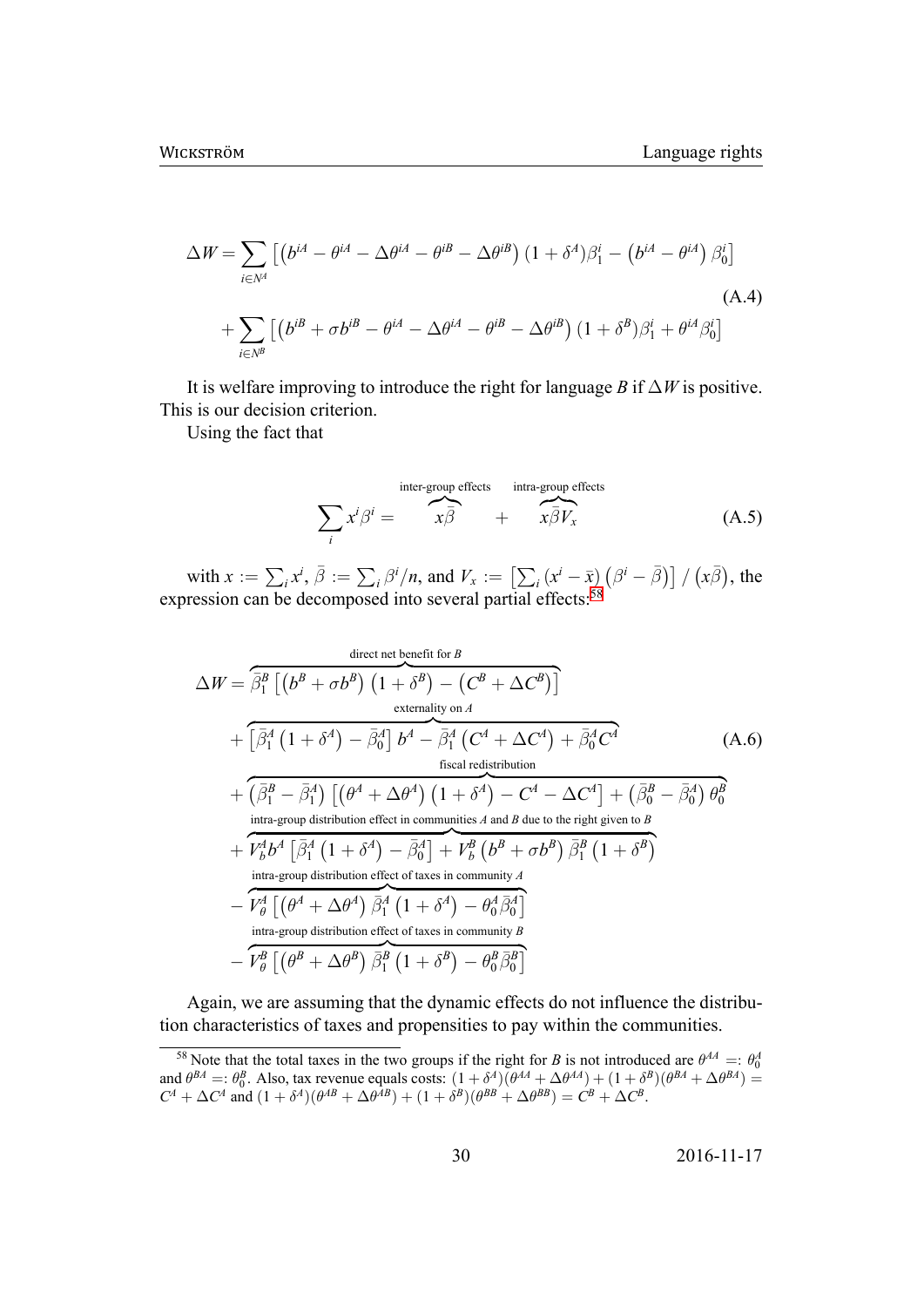#### **A.3 EFFICIENCY**

Expression A.6 consists of several effects. Ignoring the distribution effects, that is, setting all  $\beta^i = 1$ , the equation reduces to:

$$
\Delta W = (b^B + \sigma b^B) (1 + \delta^B) - (C^B + \Delta C^B) + (\delta^A b^A - \Delta C^A)
$$
 (A.7)

Letting all delta variables equal zero, we obtain the benchmark case. The different external effects discussed in Section 2.8 can also readily be found: the positive status effect due to *σb* and the dynamic effects, positive on community *B* and negative on community *A*. With a concave cost function, welfare is reduced due to the change in costs and the decrease in [com](#page-14-0)munity *A* and increased due to the status effect and increase in community *B*.

#### **A.4 DISTRIBUTION**

As in the main text, we have to distinguish between inter-community and intracommunity effects.

#### **A.4.1 Distributional effects between the communities**

If the communities are unequal in the eyes of the planner, there are, as we noted in Section 3, redistribution effects due to income differences, changes in implicit income, and fiscal externalities. These effects are easily identified in the formal model of equation A.6. If the *B* community is poorer than the *A* community, the  $\beta^B$ 's are o[n](#page-19-0) average greater than the  $\beta^A$ 's. If, on the other hand, the *B* community is richer than the *A* community in general, that is, if the minority is a small elite, the following [argu](#page-30-0)ment is, of course, reversed. The introduction of the right for *B* will in the first case have an additional positive effect on welfare if the *B* community would pay part of the rights for *A* in the absence of rights for *B* and/or the *A* community pays more in taxes for the rights allocation than the costs of the rights for *A*. This would, of course, be the case with equal taxes for all individuals. Since, in this case, the introduction of the right increases the implicit income of the members of the *B* community and decreases implicit income of the *A* community (due to the increased taxation), the values of the *β*'s will increase for the *A*'s and decrease for the *B*'s, which to some extent reduces the effect.

#### **A.4.2 Distribution effects within the communities**

There are distribution effects due to the propensity to pay as well as taxation. The effect due to the propensity to pay is clear. The sign of  $V<sub>b</sub>$  determines the sign of the effect attributable to the *B* community. The total effect can be reduced due to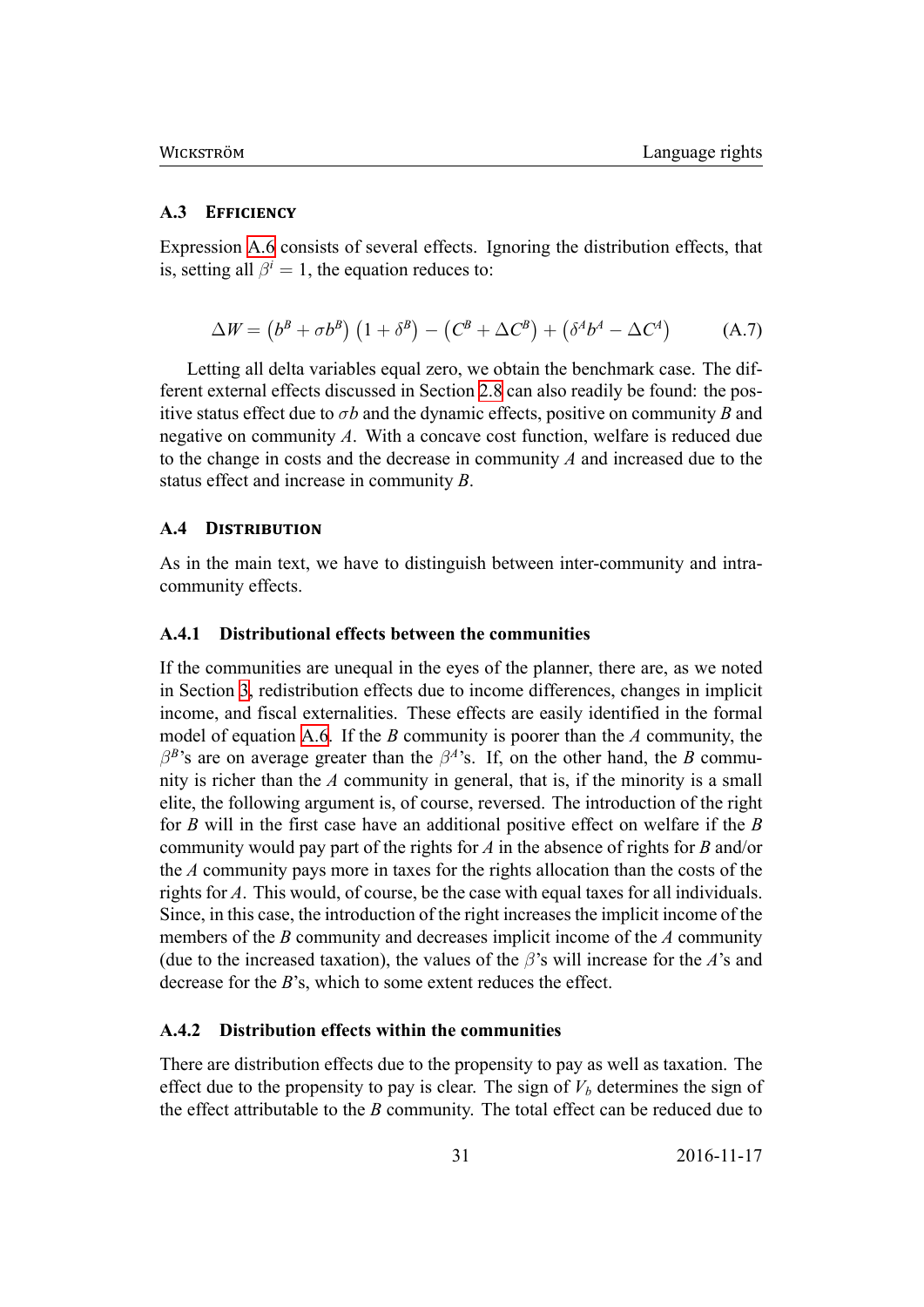the decrease in the size of the *A* community if the income effect on  $\beta^A$  is small enough. It is not likely to change the sign of the total effect, though, since it is an order of magnitude smaller than the effect coming from the *B* community. Hence, the effect will be positive if the demand for language rights has a negative income elasticity, that is, if rights are an inferior good, giving us an argument for more extensive rights for the minority. If the income elasticity is positive, the effect is an argument for less extensive minority rights.

If taxes are positively correlated with income, all  $V_\theta$  are negative if the planner wants to redistribute from the poor to the rich. However, the income effect will make  $\beta^A$  bigger and  $\beta^B$  smaller. At the same time,  $\delta^A$  is negative and  $\delta^B$  positive. Hence, we cannot unambiguously determine the sign of the effect of the additional taxes necessary to pay for the introduction of the right for language *B*. On the other hand, following the public-finance tradition, we could separate the taxation problem from the expenditure side, and refer the optimal taxation to another 'table'.

#### **A.5 CONCLUSIONS**

In the formal analysis as in the main text, we have seen that there are arguments for more extensive language rights for a minority than what comes out of a 'naive' cost-benefit analysis. But there are also arguments for an optimal discrimination.

The property justifying discrimination in this sense is the concave cost structure. Generally, due to concavity, the *per capita* costs of a certain right increases more for the minority than for the majority by an equal change in the size of the group. On the other hand, in a dynamic setting, the possible increase in the propensities to pay for the right of members of the minority due to the higher status of the minority language works in the opposite direction.

If the minority community is poorer than the majority, the introduction of the right with its associated fiscal externalites on the majority provides arguments for more extensive rights for the minority than implied by the simple cost-benefit analysis. Finally, distributional effects within the communities provide arguments for more rights for the minority if language rights are inferior goods.

Table 1 summarizes these effects.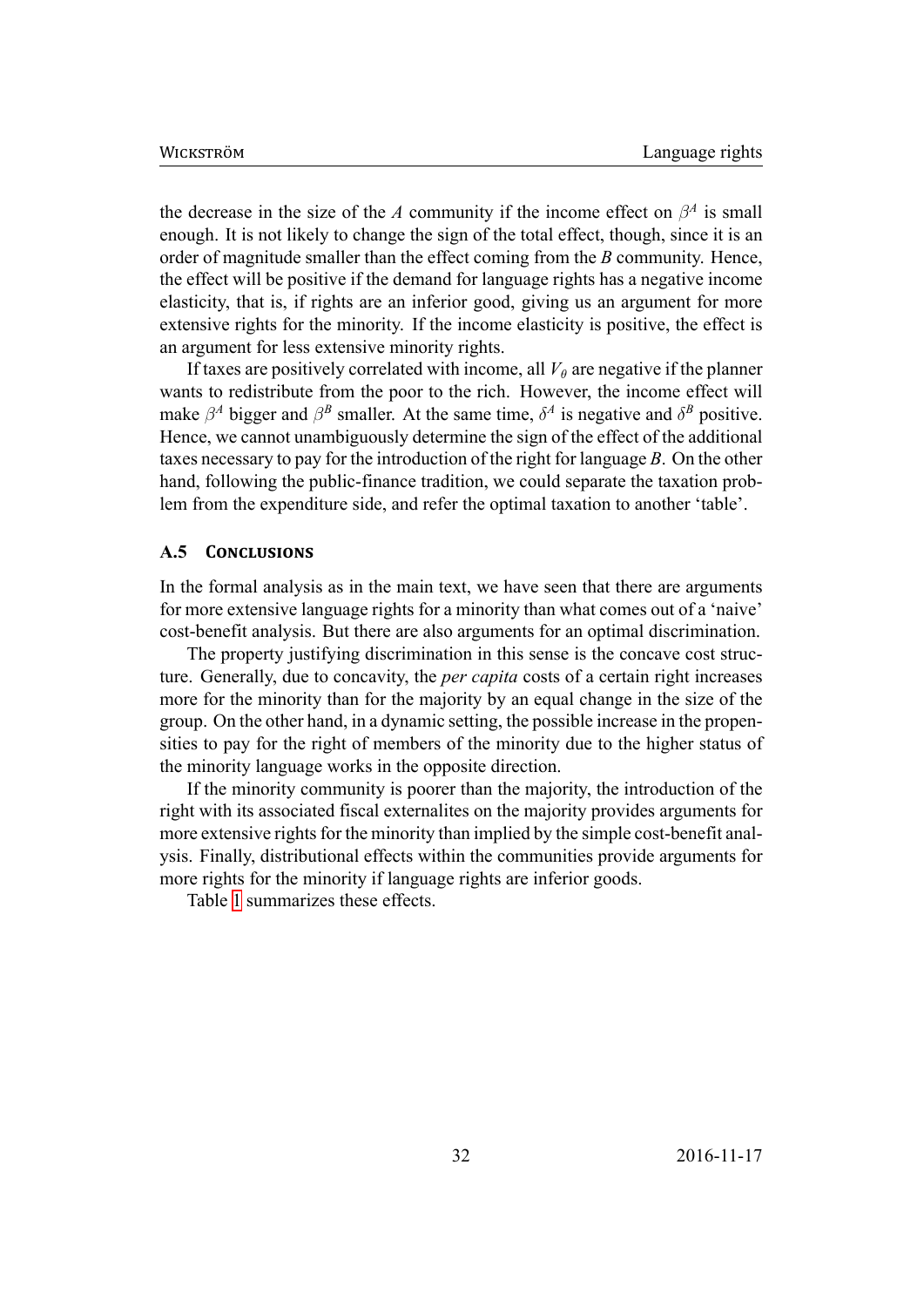| Dynamic      |      | Positive fiscal   |          | Income           |          | Demand       |        |
|--------------|------|-------------------|----------|------------------|----------|--------------|--------|
| effect       |      | externality on A  |          | effect           |          | distribution |        |
| $\sigma b^B$ |      | Minority/majority |          | Fiscal           |          | Language     |        |
|              |      | income difference |          | externality on A |          | rights       |        |
| positive     | zero | negative          | positive | negative         | positive | inferior     | normal |
| $+/-$        |      |                   |          | $-$ / $+$        |          |              |        |

Table 1. Direction of Different Welfare Effects (last row) of the Realization of Minority Rights in Addition to the Benchmark Case.

## **ACKNOWLEDGMENTS**

Part of the research leading to this chapter has received funding from the European Community's Seventh Framework Program under grant agreement No. 613344 (Project MIME) and was carried out during visits as a guest to Humboldt-Universität zu Berlin and its Research group on economics and language, which is gratefully acknowledged. I also thank Michele Gazzola and the editors of this volume for their many constructive comments. A special word of thanks goes to the copy editors who greatly helped in approximating my English idiolect to standard English.

### **BIOGRAPHY**

Bengt-Arne Wickström was Professor of Public Economics at Humboldt-Universität zu Berlin from 1992 until his retirement in 2013. He received his Ph.D. at the State University of New York at Stony Brook and held positions at Northwestern University, the Norwegian School of Economics and Business Administration (NHH), the University of Bergen, and Johannes-Kepler-Universität Linz before going to Berlin. Since his retirement he is Herder Professor at Andrássy-Universität Budapest. He has published in the field of public economics with special reference to public-choice theory, welfare economics, and economics theories of justice. Lately, his work has been concentrated on various aspects of language economics.